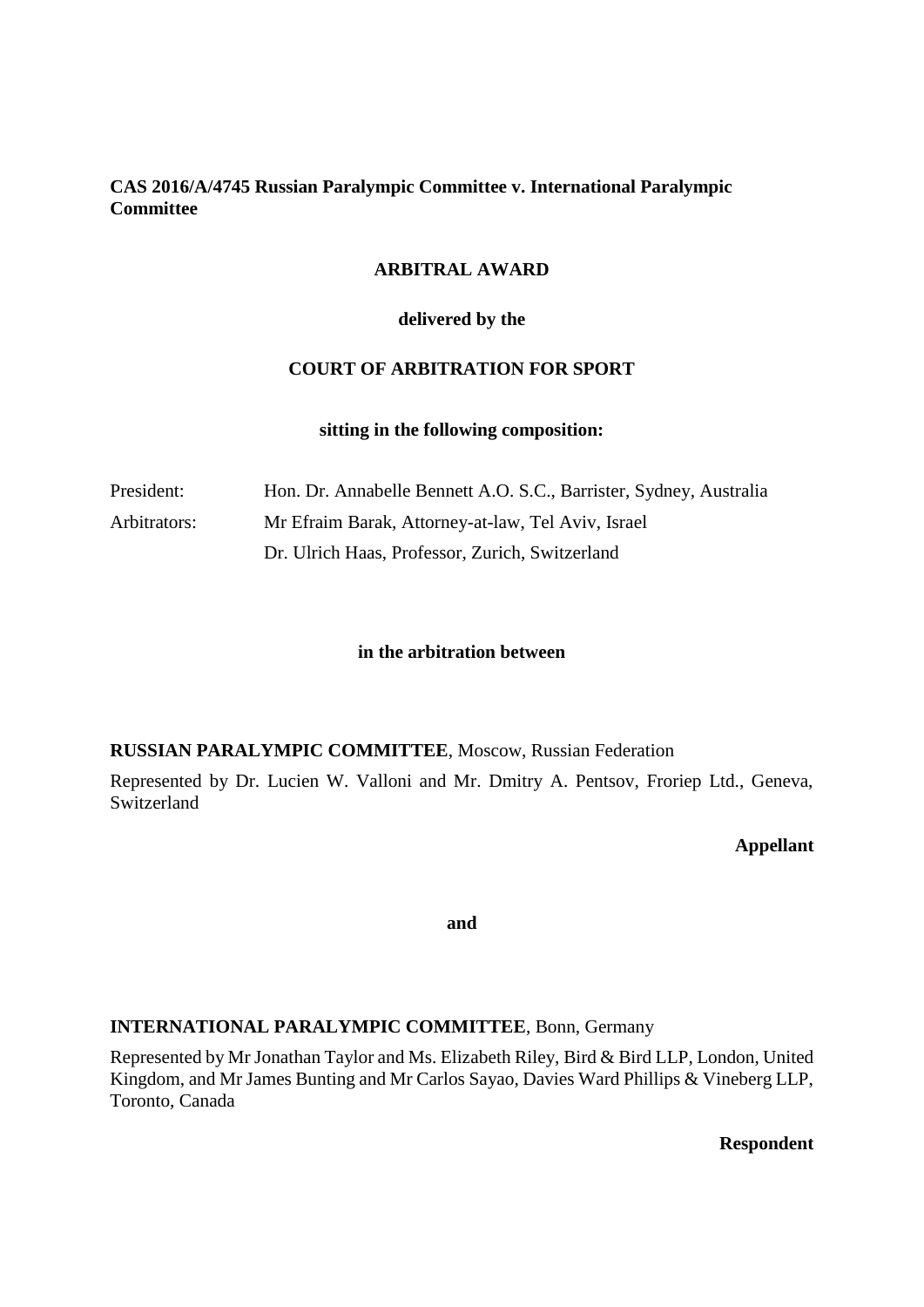# **I. PARTIES**

- 1. The National Paralympic Committee of Russia (the "RPC" or "Appellant") is the national Paralympic committee representing the Russian Federation. Its members are Russian sports and physical fitness organisations registered as legal entities, other legally registered Russian public-interest organisations and citizens of the Russian Federation. The RPC is a member of the International Paralympic Committee.
- 2. The International Paralympic Committee (the "IPC" or the "Respondent") is the global governing body of the Paralympic Movement. Its purpose is to organise the summer and winter Paralympic Games and act as the International Federation for nine sports, supervising and coordinating World Championships and other competitions. Unlike the International Olympic Committee (IOC), the IPC's members include the national Paralympic committees (NPCs), Organisations of Sport for the Disabled, International Paralympic sports federations (IFs) and regional Paralympic organisations.
- 3. The IPC also acts as the IF for ten Paralympic sports in which it is responsible for the governance of the sport and for conducting and supervising World Championships and other competitions. The NPCs act as national federations for Paralympic sports, as well as acting as the umbrella national authorities for all Paralympic sports.

## **II. FACTUAL BACKGROUND**

# **A. Background Facts**

- 4. Below is a summary of the relevant facts and allegations based on the parties' written submissions, pleadings and evidence adduced at the hearing. Additional facts and allegations found in the parties' written submissions, pleadings and evidence may be set out, where relevant, in connection with the legal discussion that follows. While the Panel has considered all the facts, allegations, legal arguments and evidence submitted by the parties in the present proceedings, it refers in its Award only to the submissions and evidence it considers necessary to explain its reasoning.
- 5. On 18 July 2016, the report commissioned by the World Anti-Doping Authority (WADA) from Professor Richard McLaren as the Independent Person was released (the "IP Report"). In the IP Report, Professor McLaren and his team reported that they had identified and verified evidence that led them to conclude beyond reasonable doubt that the Russian Government had developed, implemented and controlled a State-run doping program over a period from at least late 2011 until August 2015. The report also stated that Russian athletes from Paralympic sport benefitted from this program.
- 6. By letter dated 22 July 2016, the IPC notified the RPC that it had opened suspension proceedings against it, based on a list of seven, non-exhaustive facts that it believed were established according to the IP Report (the "Letter").
- 7. By letter dated 28 July 2016, the IPC *inter alia* requested the agreement of the RPC to appoint the CAS as the Appeal Panel described in Article 3.3.2.4 of the IPC Policy of Suspension of Member Organisations.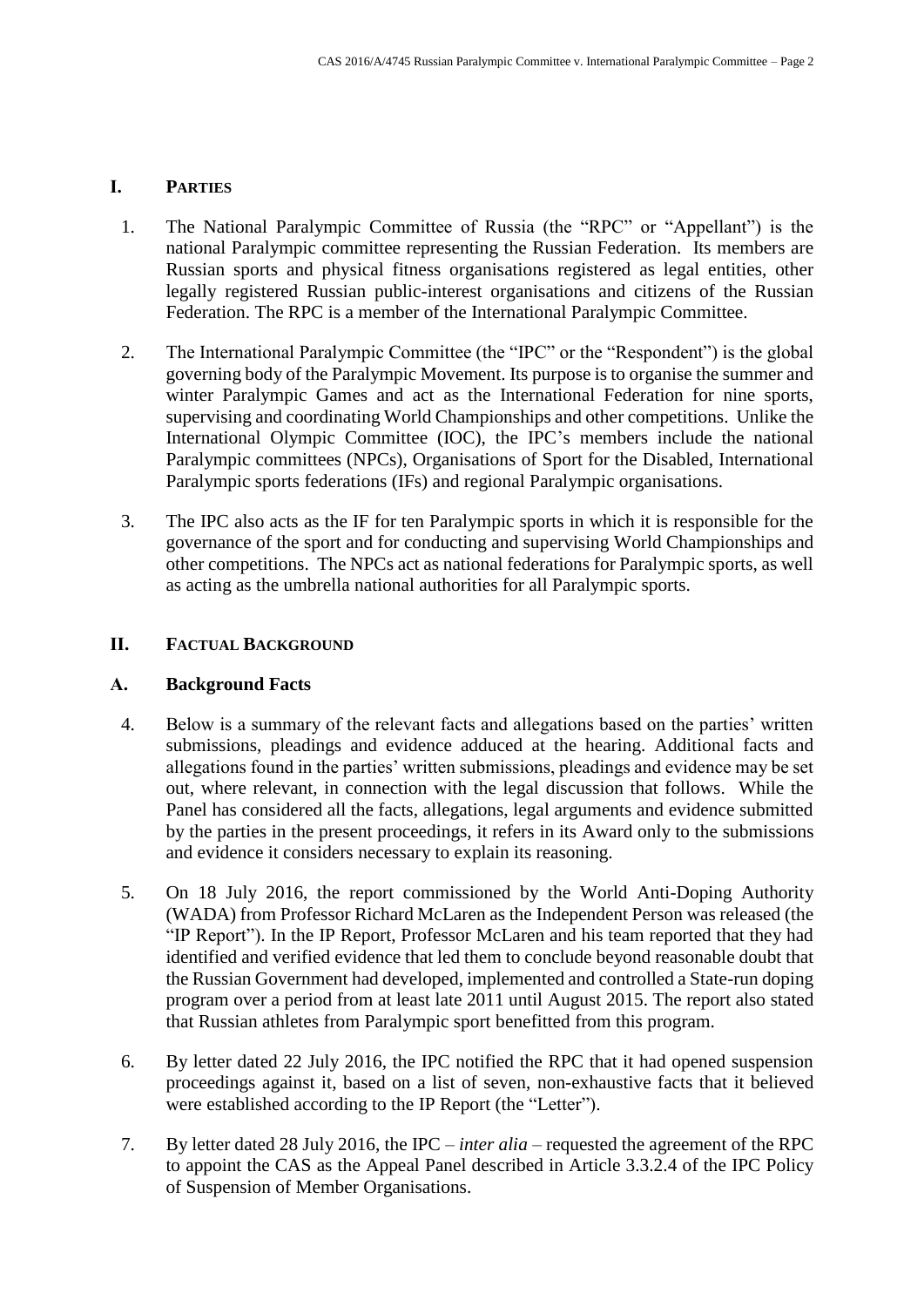- 8. By letter dated the same day, the RPC informed the IPC that it wished to be heard in person by the Governing Board ("GB") of the IPC and informed the IPC of the names of its delegation. Furthermore, the letter stated that *"[a]s for the appeal procedure including our agreement to appoint Appeal Panel, we consider it is early now to discuss these issues while IPC GB decision on the suspension proceedings is not known."*
- 9. By letter dated 29 July 2016, the RPC commented and objected to the seven, nonexhaustive list of facts mentioned in the IPC letter dated 22 July 2016.
- 10. In its letter dated 1 August 2016, the IPC acknowledged receipt of the RPCS's letter dated 29 July 2016. Furthermore, the 1 August 2016 letter states *– inter alia* – as follows:

*Having considered the contents of your submission, the GB would like now to pose several follow-up questions for your consideration. Answers to these questions, we believe, will prove helpful to our comprehensive analysis. lf the RPC cannot provide us with answers to these questions prior to your delegation's arrival in Bonn, Germany thís week, we would ask that you be prepared to answer these questions during your scheduled presentation. …* 

*1. Does the RPC accept the facts reported on by McLaren, either in whole or in part? lf the RPC does not accept any of the facts or conclusions presented in the Mclaren Report, will you please list them?*

*2. ls it the RPC's position that it has no knowledge whatsoever of the matters set out in the McLaren Report or in the data presented herein, including any doping programme for top Russían Para athletes, the disappearing positives and the sample swapping scheme?*

*3. lf the RPC claims it had no knowledge whatsoever of these matters, and if the RPC was not helping to coordinate the doping scheme, then who was coordinating it and how? For example, who arranged for clean urine to be collected from Para athletes in advance of the Sochi 2OL4 Winter Paralympic Games (and how), and who told Paralympíc athletes how to make sure that their samples could be identified (e.g. by sending in a picture to the DCF)? How was NPC Russia unaware of all this?*

*4. ln response to the DPM and SSM data described herein, how can the RPC reasonably state that it disagrees that ít is unable to ensure effective control over compliance with the anti-doping code in íts territory?*

*5. ln the RPC's response letter, you indicate that four impairment-based Russian National Sport Federations are responsible for antí-doping provisions of Paraathletes. As the IPC's member with sole responsibility for Para sport in Russia, please clarify what you mean by this statement. For example, are you saying that the RPC is not responsible to ensure doping free Para sport in Russia and that the responsibility for enforcing the IPC antidoping code lies elsewhere (i.e. with the four named Federations)?*

*6. While the IPC applauds the RPC's commitment to anti-doping education, what is the reason for the gap in education courses between 13 November*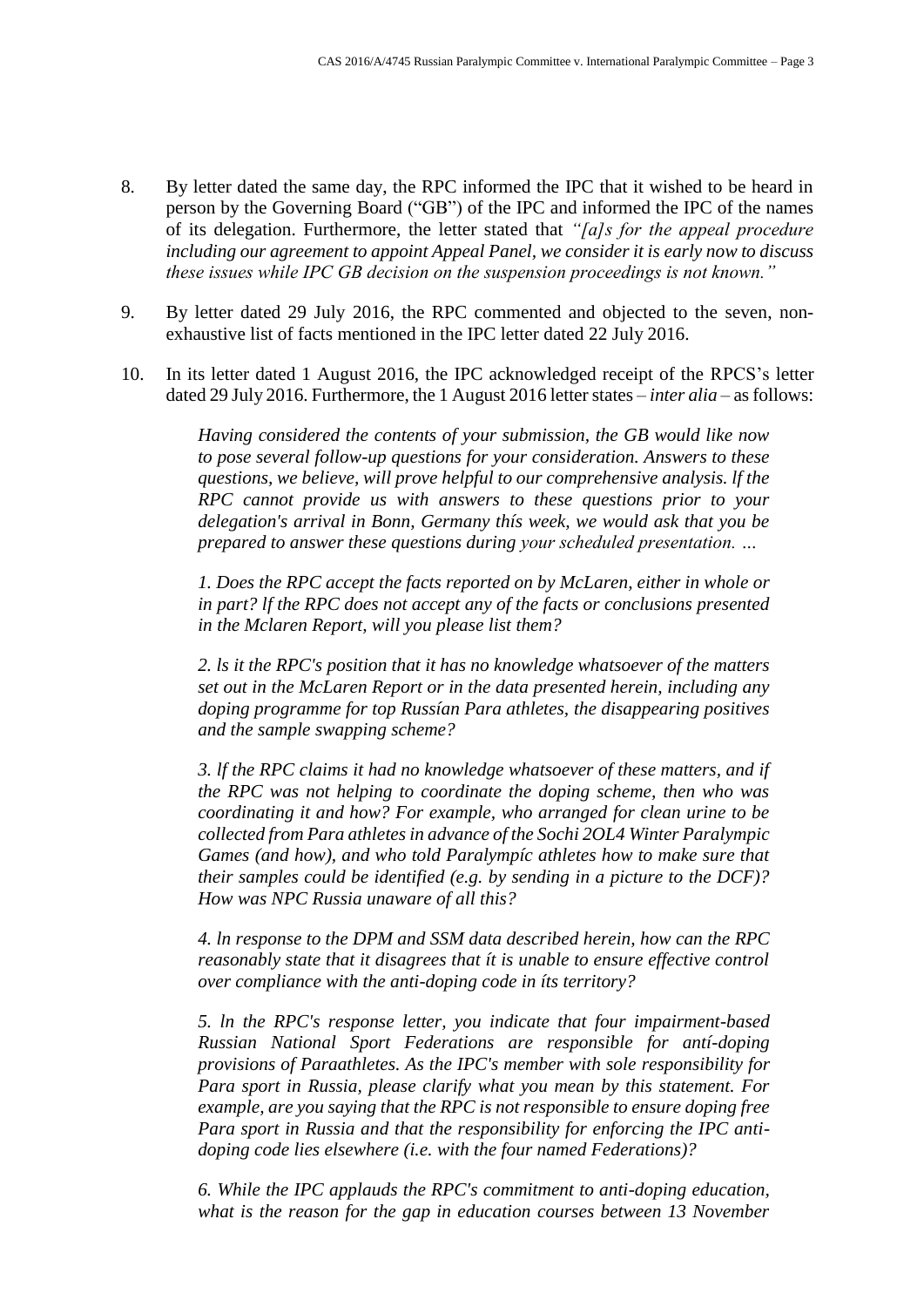*2015 and August 2016 (just one month prior to the Rio 2016 Paralympic Games)?*

- 11. By letter dated 3 August 2016, the RPC provided its answers to the follow-up questions posed by the IPC on 1 August 2016.
- 12. On 3 August 2016, a seven-person delegation from the RPC visited the IPC's headquarters to present its case in person. Twelve of the 15 IPC GB members participated in the meeting.
- 13. After a further exchange of emails between the parties and after sending the RPC a warning, as well as hearing the RPC in writing and orally, the IPC, on 7 August 2016, suspended the membership of the RPC with immediate effect due to its asserted inability to fulfil its IPC membership responsibilities and obligations, in particular its obligation to comply with the IPC Anti-Doping Code and the World Anti-Doping Code (the "WADA Code") (the "Decision"). As a consequence of that suspension, by the application of article 9.6 of the IPC Constitution, the RPC could not enter athletes in competitions sanctioned by the IPC, relevantly, the upcoming Paralympic Games in Rio.
- 14. On 11 August 2016, the parties entered into a written "Arbitration Agreement", signed on behalf of the parties. The Arbitration Agreement provided – *inter alia* – for a procedural timetable and a CAS Panel constituted as follows: Dr. Ulrich Haas (nominated by the IPC); Mr. Efraim Barak (nominated by the RPC) and "*a President, to be appointed by CAS pursuant to Article R54 of the CAS Code*."

### **III. PROCEEDINGS BEFORE THE COURT OF ARBITRATION FOR SPORT**

- 15. On 15 August 2016, the Appellant filed an expedited Statement of Appeal serving as its Appeal Brief with the Court of Arbitration for Sport (the "CAS") in accordance with Articles R47 *et seq.* of the Code of Sports-related Arbitration (the "Code").
- 16. On 18 August 2016, upon the agreement of the parties and the direction of the President of the Appeals Arbitration Division in accordance with Article R54 of the Code, the Panel appointed to decide this appeal was constituted as follows:

President: The Hon. Dr. Annabelle Bennett A.O. S.C., Barrister in Sydney, Australia Arbitrators: Mr Efraim Barak, Attorney-at-law in Tel Aviv, Israel Dr. Ulrich Haas, Professor, Zurich, Switzerland

- 17. On 19 August 2016, the Respondent filed its Answer in accordance with R55 of the Code.
- 18. A hearing was held in Rio de Janeiro, Brazil on 22 August 2016. The Panel was assisted by Mr. Brent J. Nowicki, Counsel to the CAS, and was joined by the following:

For the Appellant: Mr. Lucien Valloni and Mr. Dmitry A. Pentsov (counsel), as well as the following representatives of the RPC: Vladimir Lukin (President), M. Naialiya, H. Isenofontov, P. Rozhkov, V. Potapova, G. Idrisova, E. Gorlova, V. Goforinskii, D.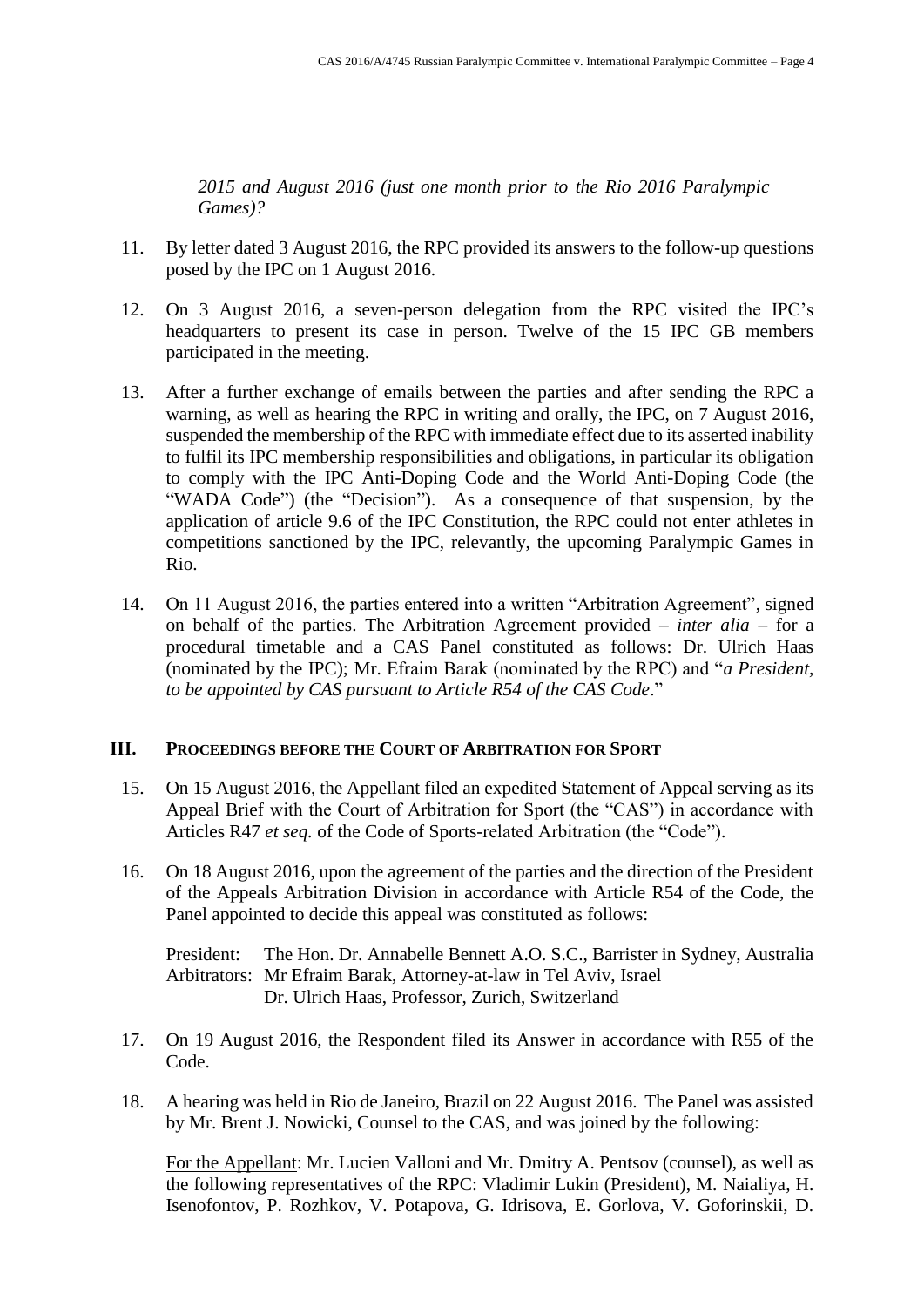Kokorev, V. Morozov, and A. Prokhorenko. The RPC also presented the following witnesses: Ms. Elena Gorlova, Mr. Dmitry Kokorev, and Ms. Victoria Potapova.

For the Respondent: Mr. Jonathan Taylor, Mr. James Bunting, and Mr. Carlos Sayao (counsel), as well as the following representatives of the IPC: Sir Philip Craven (President) and Mr. Andrew Parsons (Vice President).

- 19. At the inception of the hearing, the parties confirmed that they had no objection to the constitution of the Panel or the manner in which the procedure had been handled. Moreover, the Appellant withdrew its request that the Panel order – to the extent it had such power - the Respondent, WADA and the McLaren investigation team to produce certain documents supporting the McLaren Report. It accepted that the Respondent had complied with the order sought.
- 20. At the conclusion of the hearing, the parties confirmed that their right to be heard had been fully respected.

#### **IV. SUBMISSIONS OF THE PARTIES**

- 21. The parties' submissions and arguments shall only be referred to in the sections below if and when necessary, even though all such submissions and arguments have been considered.
- 22. In its Statement of Appeal/Appeal Brief, the Appellant filed the following prayers of relief:

#### *1) Preliminary*

*1. To order the Respondent and the McLaren investigation team as well as WADA to immediately file all materials and proofs that were used to compile the McLaren report but were not made available to Appellant and do not form part of this file, as, for example, any kind of proof that the RPC board members or any kind of the RPC officials had any knowledge of the alleged doping system in Russia;*

*2. To hear as witnesses Ms. Elena Gorlova, Mr. Dmitry Kokorev and Ms. Victoria Potapova*

#### *2) Principally*

*1. To annul the Decision of the Governing Board of the IPC regarding Member Suspension Proceedings for the RPC, dated August 7, 2016;*

*2. To order the IPC to enter the Russian para-athletes to the Paralympic Games to be held in Rio de Janeiro (Brazil) in September of 2016;*

*3. In case clause 1 above is rejected, to issue a less severe sanction which still allows the RPC to enter the Russian para-athletes to the Paralympic Games to be held in Rio de Janeiro (Brazil) in September 2016;*

*4. In case clauses 1 and 3 are rejected, to issue a less severe sanction which still allows the RPC to enter Russian para-athletes that are not mentioned at all in the McLaren Report and especially all para-athletes who have been tested in 2016 by UKAD or any other non-Russian Doping Organization during 2016 without any positive doping result;*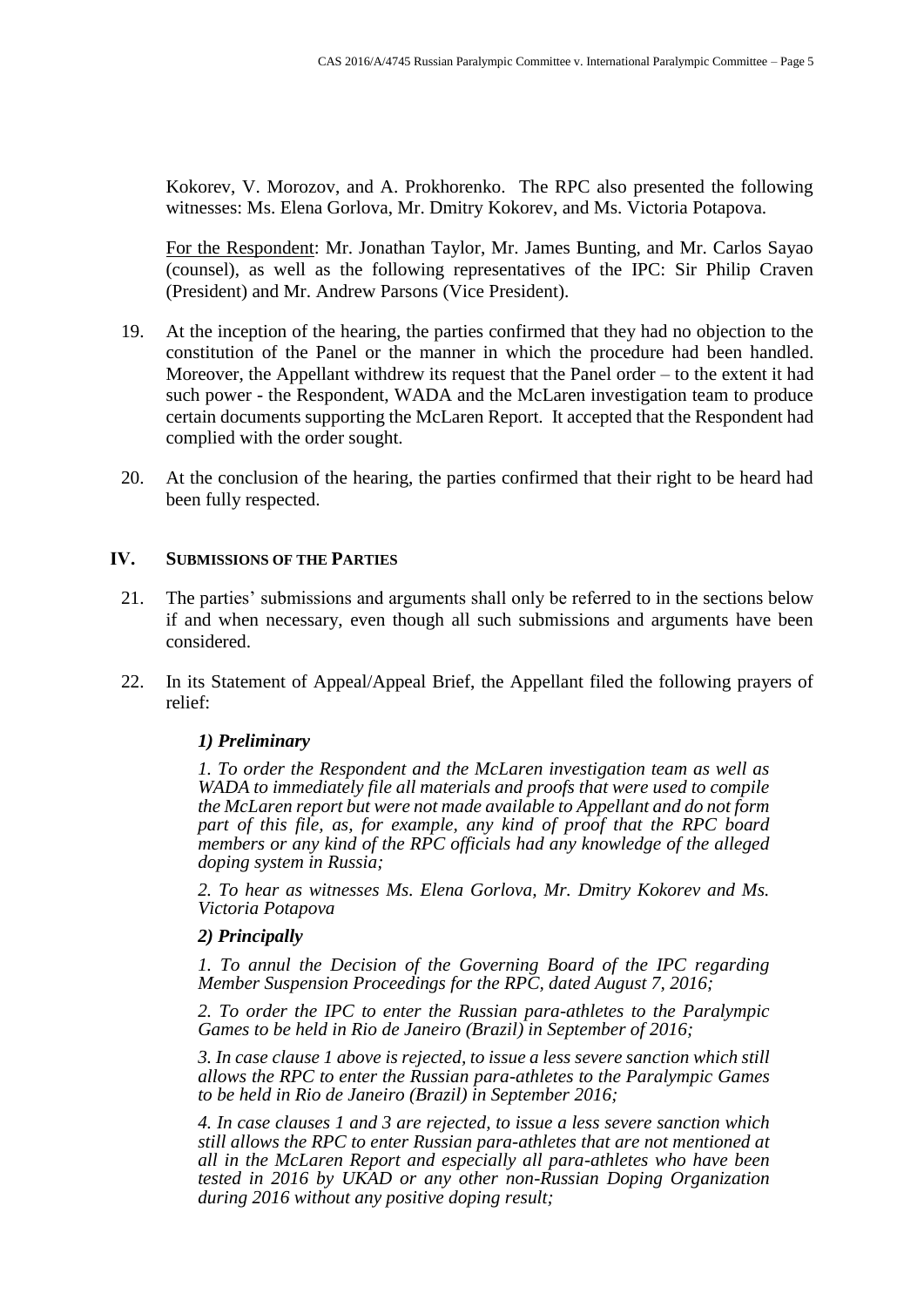*5. To order the IPC to pay all costs relating to the present arbitration proceedings, including, but not limited to, the CAS fees, arbitrators' fees, as well as the fees and expenses of the RPC's witnesses and the RPC's attorneys, as well as disbursements;*

*6. To reject all prayers of relief of the IPC.*

- 23. In its submission, the RPC requested the Panel "*to order the Respondent and the McLaren investigation team as well as WADA to immediately file all materials and proofs that were used to compile the McLaren report but were not made available to Appellant and do not form part of this file, as, for example, any kind of proof that the RPC board members or any kind of the RPC officials had any knowledge of the alleged doping system in Russia*." In addition, the Appellant requested under 2.3 ("*In case clause 1 above is rejected, to issue a less severe sanction which still allows the RPC to enter the Russian para-athletes to the Paralympic Games to be held in Rio de Janeiro (Brazil) in September 2016").* However the RPC waived this request stating that in its opinion that the relief under 2.1 is sufficient.
- 24. In its Answer, the Respondent filed the following prayers for relief:

*[T]o dismiss the appeal, and confirm the validity of the IPC Governing Board's decision of 7 August 2016 to suspend the membership of the RPC with the consequent ineligibility of Russian para athletes to compete in competitions sanctioned by the IPC, including the 2016 Paralympic Games, until the RPC demonstrates that it is ready, willing and able to discharge its anti-doping responsibilities. …*

*that the RPC be ordered to pay the CAS arbitration costs and the IPC's legal fees and other expenses in this matter. … [and]*

*to grant the IPC such other and further relief as the CAS Panel sees fit.*

### **V. JURISDICTION**

25. Article R47 of the Code provides as follows:

*An appeal against the decision of a federation, association or sports-related body may be filed with the CAS insofar as the statutes or regulations of the said body so provide or as the parties have concluded a specific arbitration agreement and insofar as the Appellant has exhausted the legal remedies available to him prior to the appeal, in accordance with the statutes or regulations of the said sports-related body*.

- 26. As set forth above, on 7 August 2016, the IPC Governing Board issued its Decision. In accordance with Article 3.3.1 of the IPC Policy on Suspension of an IPC Member Organization, an IPC member has the right to appeal a decision to suspend it from membership to a three-member appeal panel established by the IPC President.
- 27. However, considering the need to resolve the RPC's appeal prior to the 2016 Paralympic Games, the parties entered into the Arbitration Agreement granting jurisdiction to the CAS to decide this dispute. Section 1 of the Arbitration Agreement provides as follows: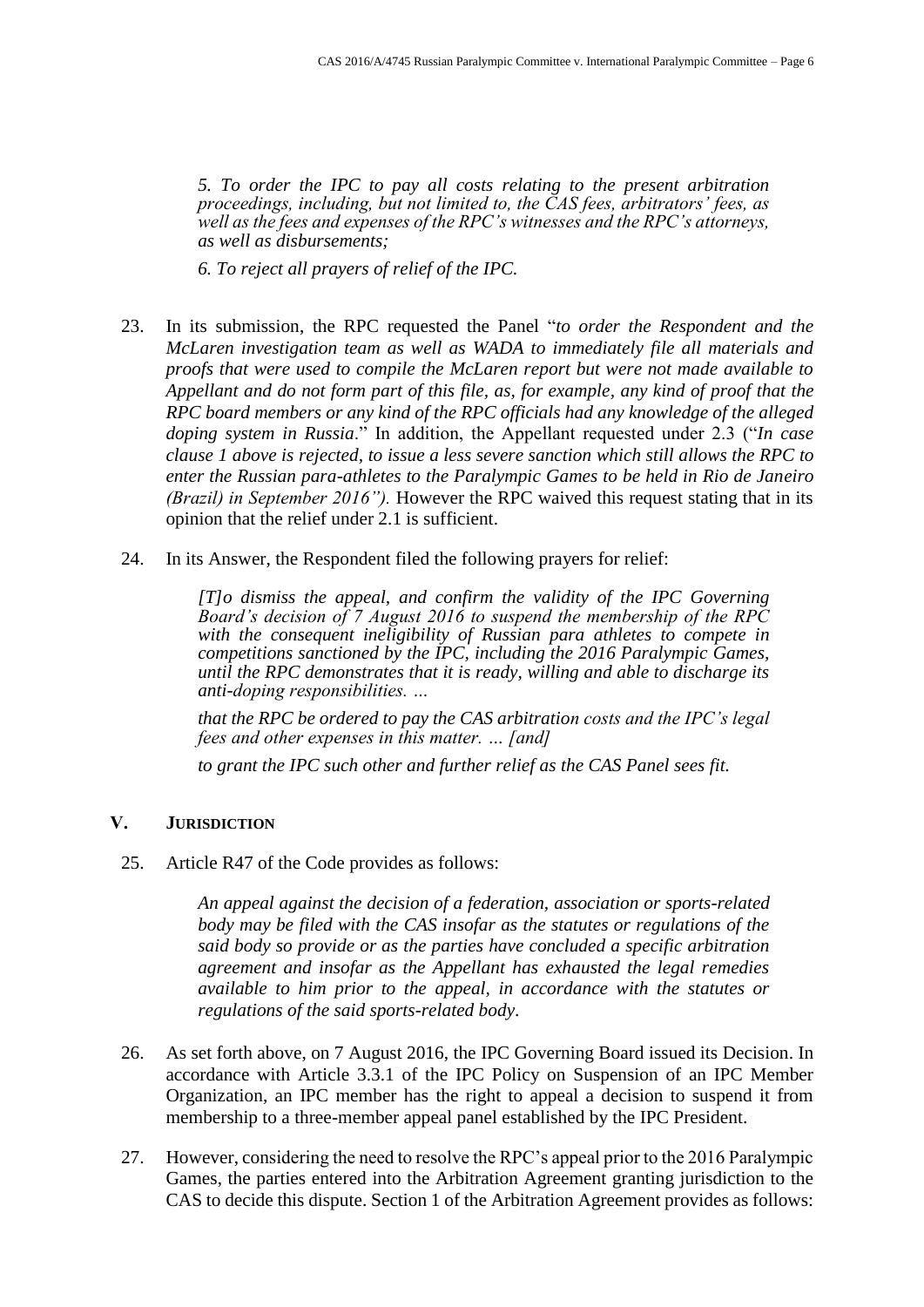*1. The RPC's appeal of the Decision shall be finally adjudicated by a three member arbitral tribunal pursuant to Articles R47 et seq of the Code of Sports-related Arbitration (CAS Code) according to the expedited procedure within the meaning of Article R52 of the CAS Code. In that respect, for purposes of CAS Code Articles R37 and R47, it is agreed that the RPC is deemed to have exhausted all legal remedies otherwise available to it under the applicable IPC rules (in particular its right to appeal under Article 3.3.1 of the OPC Policy on Suspension of the IPC Member Organization*.

- 28. The parties reconfirmed their consent to CAS jurisdiction at the start of the hearing.
- 29. It follows, therefore, that the CAS has jurisdiction to decide the present dispute between the parties.

#### **VI. APPLICABLE LAW**

30. Article R58 of the Code provides as follows:

*The Panel shall decide the dispute according to the applicable regulations and the rules of law chosen by the parties or, in the absence of such a choice, according to the law of the country in which the federation, association or sports-related body which has issued the challenged decision is domiciled or according to the rules of law, the application of which the Panel deems appropriate. In the latter case, the Panel shall give reasons for its decision.*

31. In Section 4 of the Arbitration Agreement, the parties agreed as follows:

*4. Pursuant to Article R58 of the CAS Code, the CAS Panel will decide the dispute according to the applicable regulations (including, without limitation, the IPC Constitution, the IPC Bylaws and the IPC Policy on Suspension of an IPC Member Organisation) and, subsidiarily, to Swiss law (save for specific issues on the interpretation of the relevant governing documentation where, in the opinion of the Panel, it is more appropriate and natural to defer to the position under German Law; being the law that governs the establishment of the IPC and gives it legal personality).* 

- 32. Section 4 complies with Article 187 para.1 of the Swiss Private International Law Act ("PIL"), where the traditional principle of the freedom of the parties to choose the law that the arbitral tribunal has to apply to the merits of the dispute is fully recognised. (*see also* KAUFMANN-KOHLER & RIGOZZI, Arbitrage International. Droit et pratique à la lumière de la LDIP, 2<sup>nd</sup> ed., Berne 2010, p. 400).
- 33. In recognition of Article R58 of the Code and Article 187 para.1 of the PIL, the Panel has no reason to deviate from the will of the parties and, unless otherwise noted, applies such law when deciding this dispute as set forth above accordingly.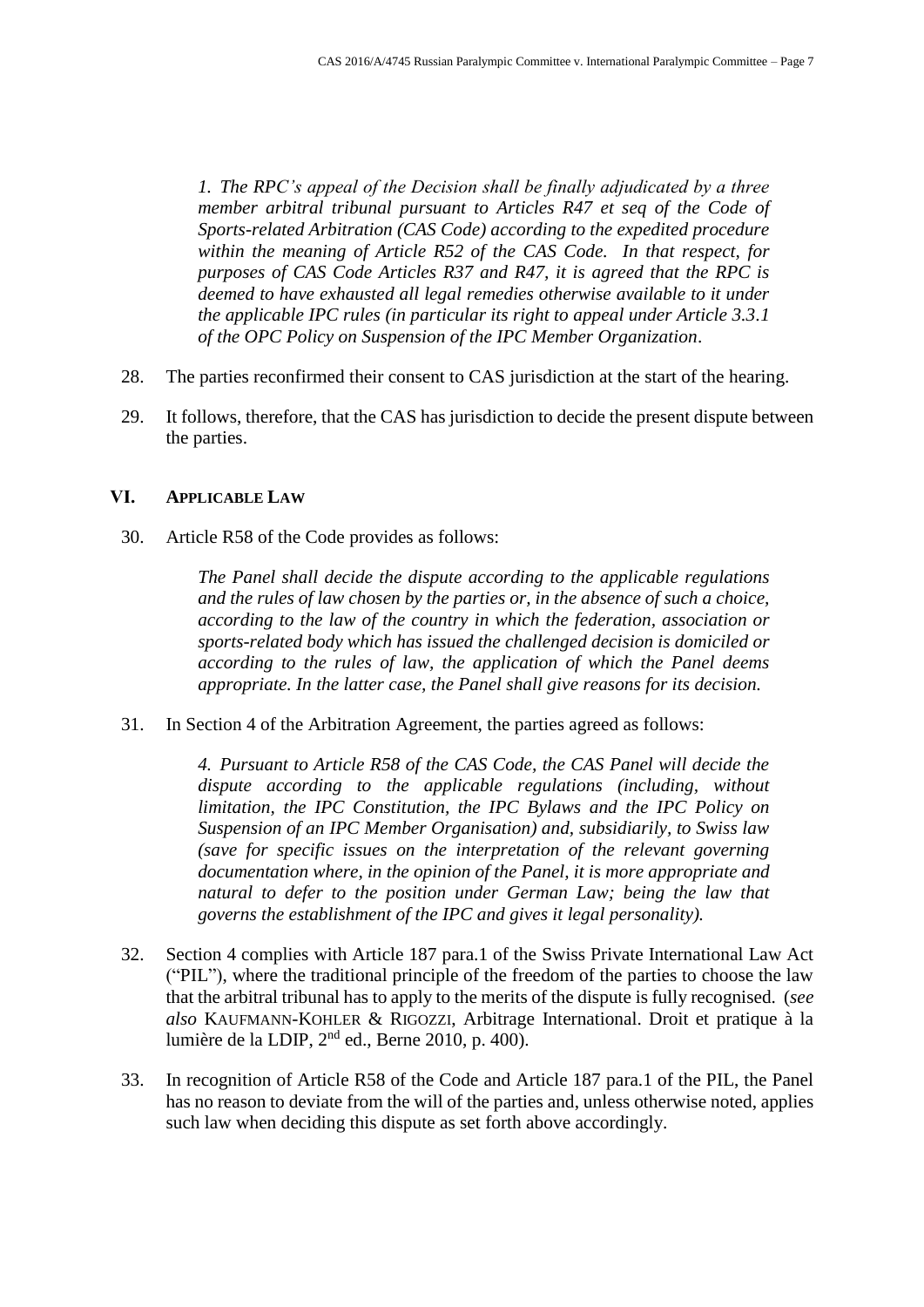### **VII. MERITS**

34. Under Art. 3.3.1 of the IPC Policy of Suspension of Member Organisations and Under Art. 3.7 of the Constitution, the Decision may be appealed. The RPC decided to appeal the Decision.

## **I. The Legal Framework**

- 35. Under clauses 9.2.2 and 9.3 of the IPC Constitution, a member may be suspended by the IPC Governing Council for failing to fulfil its obligations as a member as defined in the IPC Constitution.
- 36. Amongst others, a member's obligations include the following:

*2.1.1 Respect and abide by the IPC Constitution, the IPC bylaws, codes, rules, regulations and any other decisions taken by the IPC General Assembly and the IPC Governing Board; in particular to comply with the World Anti-Doping Code, the IPC Classification Code, and the IPC Medical Code.*

*2.1.2 Contribute to the development of the vision, mission, objects, purposes and goals outlined in the IPC Constitution.*

*\* \* \**

*2.2.6 Ensure that, in sport practiced within the Paralympic Movement, the spirit of fair play prevails, violence is banned, the health risk of the athletes is managed and fundamental ethical principles are upheld;* 

*2.2.7 Contribute to the creation of a drug-free sport environment for all Paralympic athletes in conjunction with the World Anti-Doping Agency (WADA)*

# **II. The Issues**

- 37. The parties have filed detailed submissions and also presented evidence. At the hearing, the parties agreed that the issues can be considered under the following headings:
	- A. Whether there has been a violation of the RPCs membership obligations;
	- B. Whether the IPC complied with the correct procedures as set out in art. 1 of the Policy to effect the suspension of the RPC; and
	- C. Whether the decision to suspend the RPC, with the consequential effect on Russian Paralympic athletes, was proportionate.

# **A. Did the RPC fail to comply with its membership obligations?**

### **1. The findings of the IP Report**

38. The Decision followed the publication of the IP Report.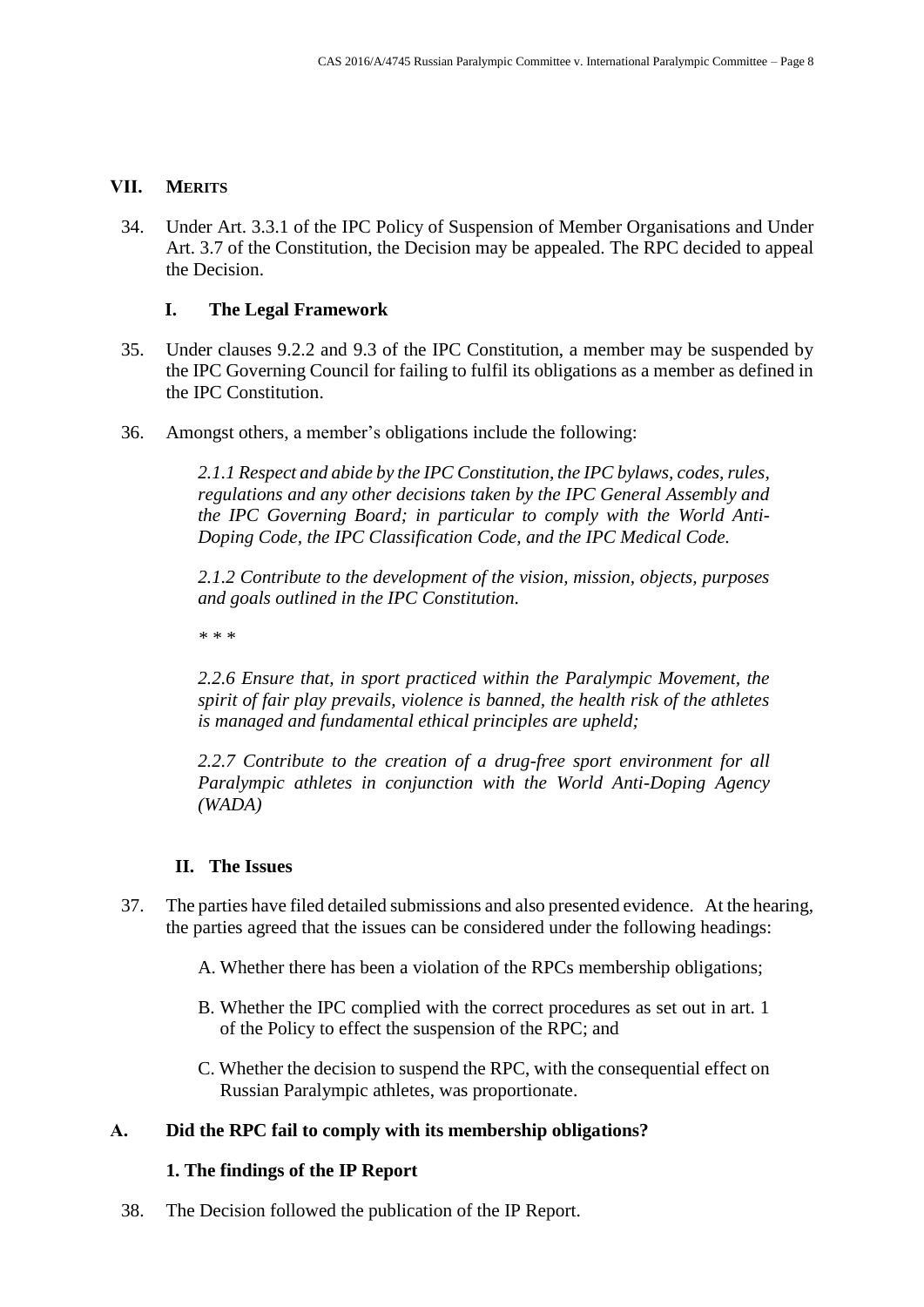### **(i) The challenge made**

39. The first challenge by the RPC was to the IP Report itself, which it said that it "*contested in full*" and to the weight that it should be accorded. The RPC also emphasised that there was no conclusion expressed in the IP Report as to any involvement by the RPC in the State-sponsored system of doping therein described.

### **(ii) Consideration by the Panel**

- 40. In its Statement of Appeal/Appeal Brief, the RPC sought, by preliminary order, that the IPC, "*the McLaren investigation team"* and WADA file all materials and proofs used to compile the IP Report, in particular "*any kind of proof that the RPC board members or any kind of RPC officials had any knowledge of the alleged doping system in Russia"*. The RPC accepted that the IPC had complied, to the extent that it had such documentation.
- 41. As referred to above, it was pointed out at the hearing that neither Professor McLaren, nor his team, nor WADA were parties to the Arbitration Agreement or to the proceeding. No adjournment was sought to attempt to join them. The RPC accepted that the Panel had no jurisdiction to issue an order addressed to the external parties, Professor McLaren and WADA, and withdrew the request for the preliminary order as against them.
- 42. Professor McLaren did provide a sworn affidavit in this proceeding (the "McLaren affidavit"). Prior to the hearing, the parties were directed to notify the other party if any evidence was to be the subject of cross-examination. No witness was required for crossexamination and the parties were informed that if there were no cross-examination, a witness's evidence would stand unchallenged, although observations could be made as to the effect and weight of such evidence.
- 43. While the IP Report did not refer to any particular athlete, the McLaren affidavit included evidence not present in the IP Report. The RPC made submissions as to the McLaren affidavit, including that it was "*not proven"* and that it was "*one-sided*". However, such challenges are not substantiated. According to Swiss procedural law, a valid contestation of facts needs to be specific, i.e. it must be directed and attributable to an individual fact submitted by the party bearing the burden of proof (ATF 117 II 113, E. 2; ATF 115 II 1, E. 4; see also SFT 4A\_299/2015, E. 2.3; DIKE-ZPO/LEU, 2011, Art 150 no 59). The challenges made by the Appellant are generic in nature and do not meet this threshold. Furthermore, Professor McLaren's evidence was given by sworn affidavit. The RPC decided not to cross-examine him although given the opportunity to do so and the RPC called no evidence to rebut his evidence. Thus, Professor McLaren's evidence stands uncontradicted.
- 44. The RPC called three athletes who wish to compete in the Paralympic Games in Rio, who had provided written statements, to give oral evidence. None of this testimony was directed against the findings of the IP Report or the findings contained in the McLaren affidavit. None of the witnesses were cross-examined. The RPC did not call any athlete named by Professor McLaren as having been subject to the system he described.
- 45. In the McLaren affidavit, Professor McLaren repeats what he described as the "Key Findings" of the IP Report, made beyond reasonable doubt: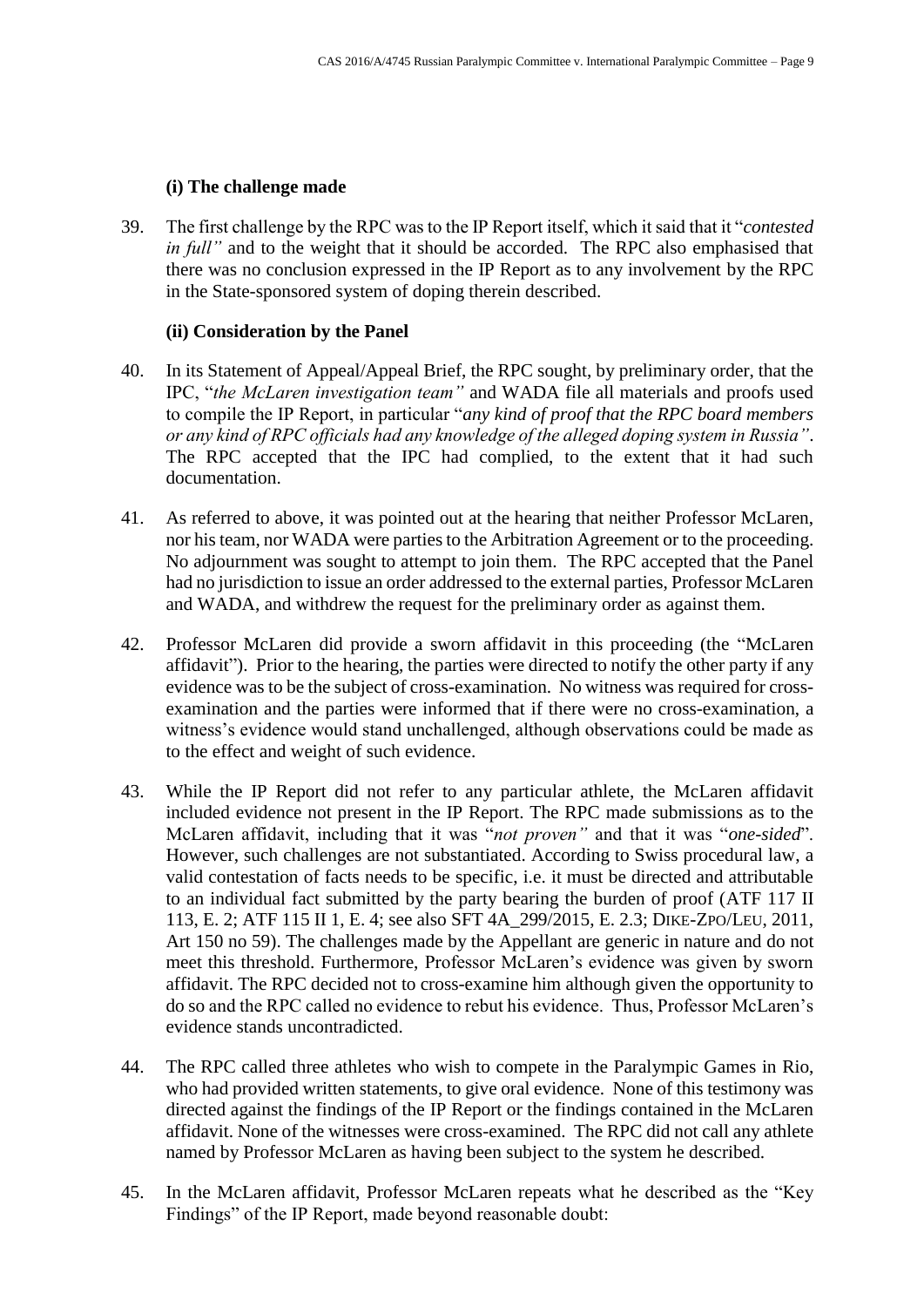*1. The Moscow Laboratory operated, for the protection of doped Russian athletes, within a State-dictated failsafe system, described in the report as the Disappearing Positive Methodology.*

*2. The Sochi Laboratory operated a unique sample swapping methodology to enable doped Russian athletes to compete at the Games.*

*3. The Ministry of Sport directed, controlled and oversaw the manipulation of athlete's analytical results or sample swapping, with the active participation and assistance of the FSB, CSP, and both Moscow and Sochi Laboratories.*

- 46. He says that he had been asked to focus on the evidence in the IP Report which "*establishes that the doping cover up described in the* [IP Report] *was State-directed"*. Professor McLaren says that he did not seek to meet with Russian government officials. He says that he did receive, unsolicited, an extensive narrative, with attachments, from "*one important government representative"* but that in the time available to him, it was not practical to interview that person. It is not clear from the McLaren affidavit, if Professor McLaren read that narrative. Professor McLaren relied on evidence from Dr Rodchenkov and other witnesses which was, he says, consistently corroborated by contemporaneous electronic data and forensic and analytical evidence.
- 47. Professor McLaren describes what he has called the "Disappearing Positive Methodology" as used in the Moscow Laboratory. It is not necessary to repeat all of the evidence here. That methodology has been described in other cases of the *ad hoc* Division of the CAS for the Games of the XXXI Olympiad in Rio de Janeiro. According to the IP Report, the primary participants in the State-sponsored program of doping and of concealing that doping included the Ministry of Sport, RUSADA, the Centre of Sports Preparation of National Teams of Russia, the Moscow and Sochi Laboratories and the Federal Security Service of the Russian Federation (FSB).
- 48. He says that, so far, his investigation has found electronic data identifying 44 samples from Russian Paralympic athletes where athlete profiles were sent for a decision as to SAVE (where no further analytical work was done and the sample was reported negative despite a likely adverse analytical finding) or QUARANTINE (analytical work would continue as normal). The IP Report states that the Disappearing Positive Methodology was utilised across a range of 26 Paralympic sports.
- 49. Professor McLaren states:

*Based upon my review of the electronic data in the IP's possession, I can state with confidence beyond a reasonable doubt that Russian Paralympic athletes were included in the same Disappearing Positive Methodology system as able-bodied Russian athletes and were treated in exactly the same way by the*  [Ministry of Sport] *MofS as were the able-bodied Russian athletes. The Athlete Profiles of Paralympic athletes were combined with able bodied Athlete Profiles in the same communication and transmitted up to the MofS and came back down to the Laboratory with a SAVE or QUARANTINE order using the same Liaison person and in the same manner as the Athlete Profiles of able-bodied athletes. In many cases, samples for Paralympic athletes and*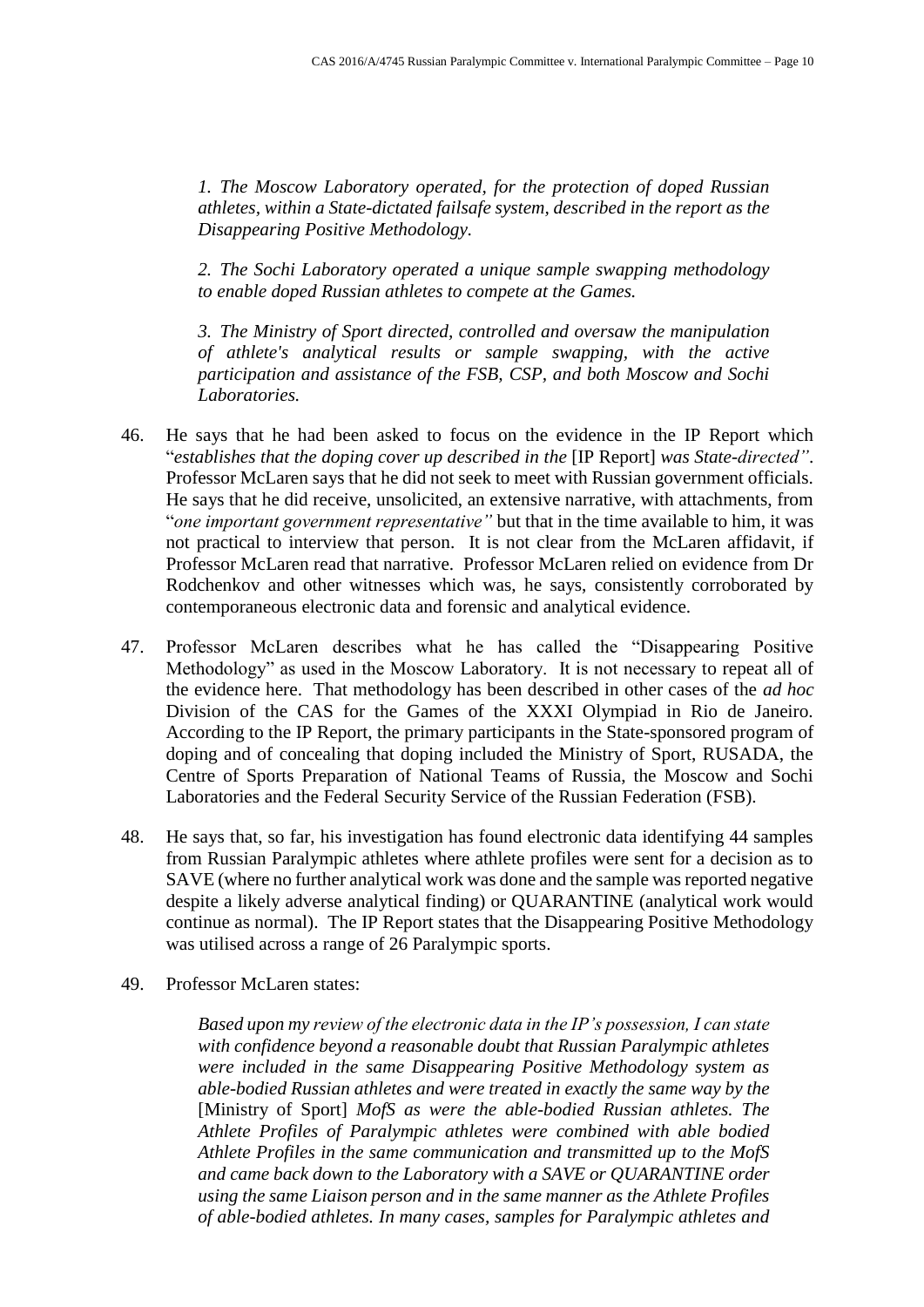*able-bodied athletes were listed in the same Laboratory report of positive A sample screen results going to the MofS. Similarly, there were instances where the MofS's reply, with individual orders to SAVE or QUARANTINE an athlete, listed a mix of able-bodied and Paralympic athletes. The only difference in the application of the Disappearing Positive Methodology to the two types of athletes, which I would note from my review of the electronic data, is that a lower percentage of Paralympic athletes were ordered "SAVE."*

- 50. He then sets out a summary of electronic evidence showing the application of the Disappearing Positive Methodology and instructions to SAVE to seven Paralympic athletes.
- 51. Professor McLaren explains that a different methodology was used by the Sochi Laboratory and that this also involved the FSB. This methodology involved opening selected Russian athletes' sample bottles and swapping out dirty urine with clean urine. He says that samples that bore marks that were consistent with tampering included those from the Sochi Paralympics. He recounted evidence from Dr Rodchenkov that he recalled swapping samples of 4 different Russian Paralympic athletes and that it "*was very likely"* that he swapped samples for two others.
- 52. Professor McLaren reports that a forensic examination of 21 samples from seven different Russian Paralympic athletes showed 18 sample caps found "*to have tamper marks similar to those found on the Sochi Olympic Games samples"*. He concludes that "*the scratches and marks evident on these samples clearly establish the application of State-directed Sochi sample swapping scheme to the Sochi Paralympics"*.
- 53. He sets out what he calls "the Command Structure" and names the Ministry of Sport of the Russian Federation (and certain personnel) and the FSB (and certain personnel). He does not name the RPC or any board member of the RPC.

# **2. The Consequences from the IP Report**

### **(i) No proof of complicity or involvement**

- 54. The IPC invited the Panel to conclude that the RPC and its Board Members were involved in, or complicit in, or knew of the existence of State sponsored doping of athletes and the methodologies as set out in the IP Report. The only evidence adduced to support such a finding was the fact that certain IPC Board Members hold positions in the Russian government and that organs of the Russian government were involved. The RPC pointed out the difficulties of proving such a negative fact.
- 55. The Panel cannot draw the proffered conclusion. There is no evidence to establish such knowledge. There is an insufficient basis to draw an inference to that effect.

## **(ii) Responsibility for non-compliance**

56. It is undisputed that the RPC accepted the obligations imposed on it as a member of the IPC. The IPC Rules provide for suspension based on breach of membership obligations. Those obligations include the specific obligation under Article 20.1 of the WADA Code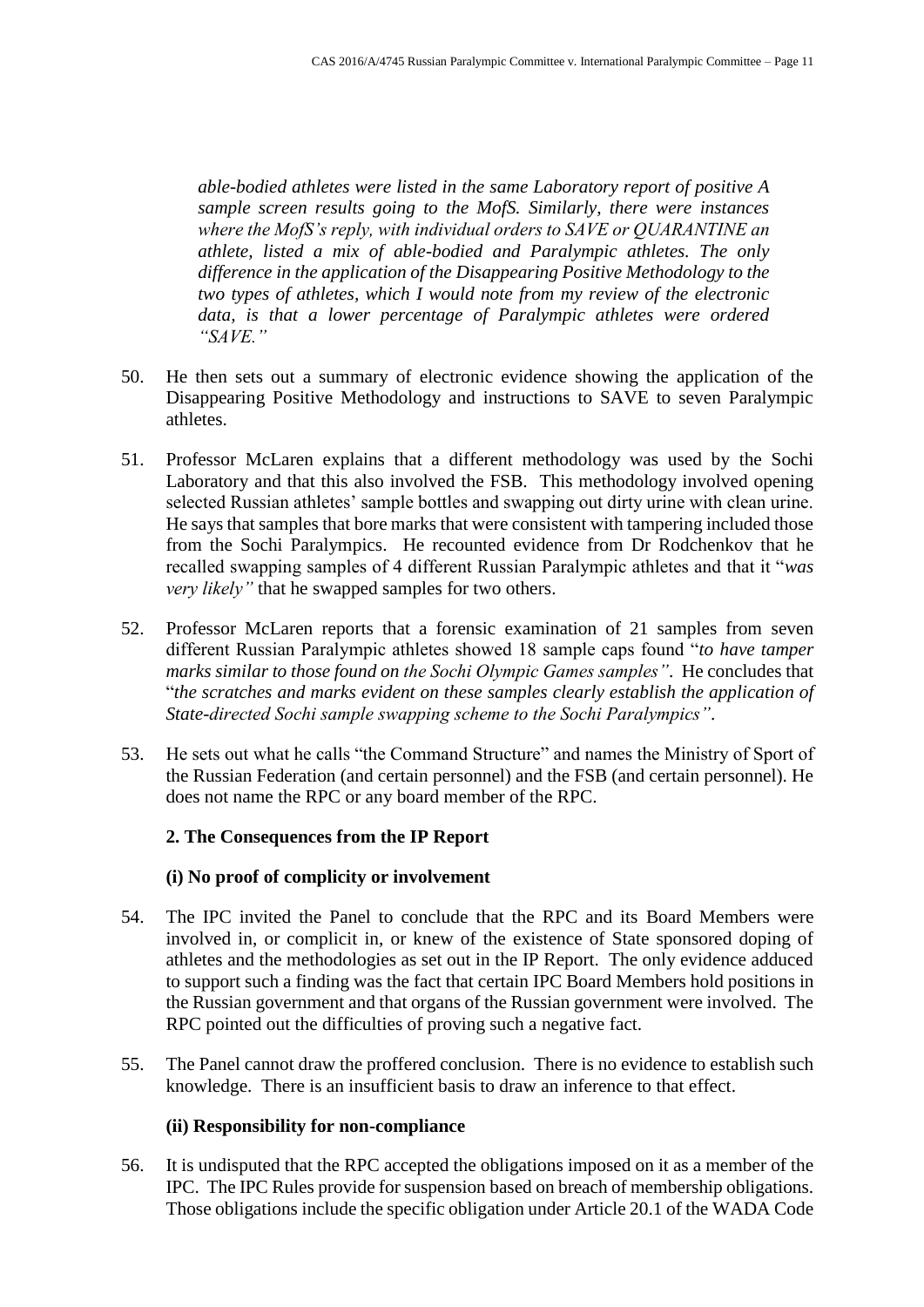to adopt and implement anti-doping policies and rules for the Paralympic Games which conform with the WADA Code.

- 57. The RPC says that there is no proof in the IPC Decision "*that any person with a function within RPC, including the board members of the RPC, was aware or could have been aware of any wrongdoing in relation to the doping scheme allegation"* (emphasis added).
- 58. The RPC also submits, in summary:
	- There is no proof as to why the RPC should not have been allowed to trust RUSADA and other organisations in Russia which were responsible for "*the fight against doping*". It points out that WADA is responsible for monitoring RUSADA.
	- The RPC is not the controlling organisation of these bodies or of the Moscow Laboratory. Rather, WADA has a duty to monitor RUSADA and to monitor failure to comply with WADA procedures, such as difficulties in collecting athletes' urine, cited in the Decision.
	- The RPC did not, and could not, have had prior knowledge of the allegations in the Decision and the IP Report.
	- The RPC cannot be held responsible for the acts or omissions of third persons mentioned in the IP Report who were neither managed nor influenced by the RPC.
- 59. However, the obligation vigorously to pursue all potential anti-doping rule violations within its jurisdiction and to investigate cases of doping (Article 20.4.10), are not passive. The IPC Constitution and IPC Anti-Doping Code make compliance with those obligations a condition of each NPC's membership of the IPC. These are positive obligations to ensure compliance. Indeed, the RPC's constitution recognises the obligation to ensure the spirit of fair play, to promote the creation of drug-free sport together with WADA, to maintain compliance with the IPC Handbook and to implement the WADA Code so as to ensure compliance with the domestic anti-doping policy and rules.
- 60. These obligations are those of the RPC and remain so within its jurisdiction, whether or not there is delegation to other bodies such as RUSADA, the accredited WADA laboratory or WADA itself as the world-wide international organisation responsible for fighting doping. Still, on a national level and within the structure of the IPC as stipulated in the Constitution, the RPC is the responsible entity having the obligation to the IPC as well as to the IPCs' members to ensure that no violations of the anti-doping system occur within Russia. The existence of the system as described in the IP Report and in the McLaren affidavit means that the RPC breached its obligations and conditions of membership of the IPC.

# **B. Did the IPC comply with the procedures for suspension under the IPC Constitution?**

**1. The challenge made**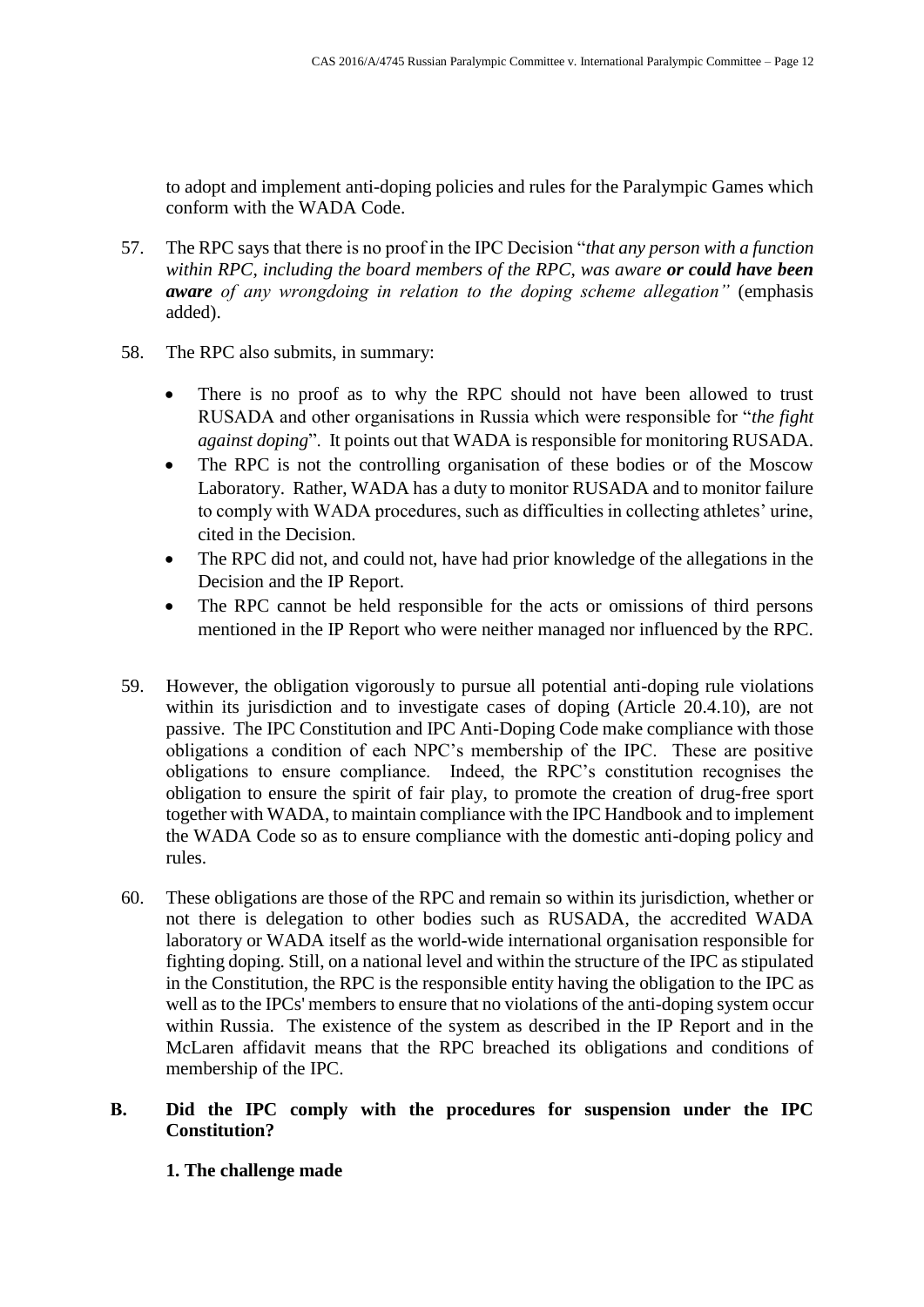61. The RPC asserts that it was not given due warning as provided under Article 3.1.2.1 of the IPC Policy on Suspension of IPC Member Organisations (the "Suspension Policy").

### **2. Consideration by the Panel**

- 62. In the Arbitration Agreement entered into for the purpose of this proceeding, the parties agreed that, in accordance with the Suspension Policy, the IPC had provided the RPC with a full opportunity to present its case to the IPC, both in writing and in person.
- 63. On 22 July 2016, the IPC sent the Letter to the RPC entitled: Notice regarding formal opening of IPC membership suspension proceedings against the Russian Paralympic Committee. It states - *inter alia* - that the IPC accepts "*the veracity of the content and the conclusions*" of the IP Report and that the effect of the matters from that report which were enumerated, is that:

*[T]he RPC is operating in a territory where there is no effective anti-doping process. On the contrary, authorities who should be engaged in preventing doping in sport are, in fact, promoting the use of prohibited substances and prohibited methods in egregious violation of their responsibilities. As a consequence, there seems to be no possibility under these circumstances for the RPC to carry out its own anti-doping obligations towards the IPC*.

- 64. The Letter recited the provisions of the Suspension Policy and in particular Articles 3.1.2, 3.1.2.2 and 3.1.2.3, which provided for an official warning to be given prior to suspension and an opportunity to be heard. The Letter clearly recognised that an official warning must be given prior to suspension and that such formal notification must include a deadline by which the member still has the possibility to correct its status. The Letter then stated that the IPC Governing Board did not believe that the RPC would be able to remedy matters "within a meaningful timeframe", being prior to the commencement of the Rio 2016 Paralympic Games, but gave the RPC until 28 July 2016 to "correct the deficiency" identified, being matters summarised from the IP Report.
- 65. The Letter also made reference to the mandated opportunity to be heard, which was subsequently utilised by the RPC.
- 66. As the IPC pointed out, there is no requirement under Article 3.1.2.1 of the IPC Suspension Policy to provide two separate notifications. Rather, the notification letter was the "official warning", and it complied with the requirements of Article 3.1.2.1.
- 67. The RPC says that 6 days to remedy the matters subject to the allegations set out in the Decision was so inadequate as to be unreasonable and not given in good faith. Additionally, it says that it could not rebut the allegations or remedy the problems without further details and proofs and the material available to Professor McLaren.
- 68. However, the IPC did not dictate the timeline. The IP Report was issued on 18 July 2016. The same day, the IPC contacted Professor McLaren to ask for further information. Four days later, the IPC sent the RPC formal notification regarding the opening of suspension proceedings. The Panel accepts the IPC's submission that it could not have reacted more quickly in view of the internal deliberations that occurred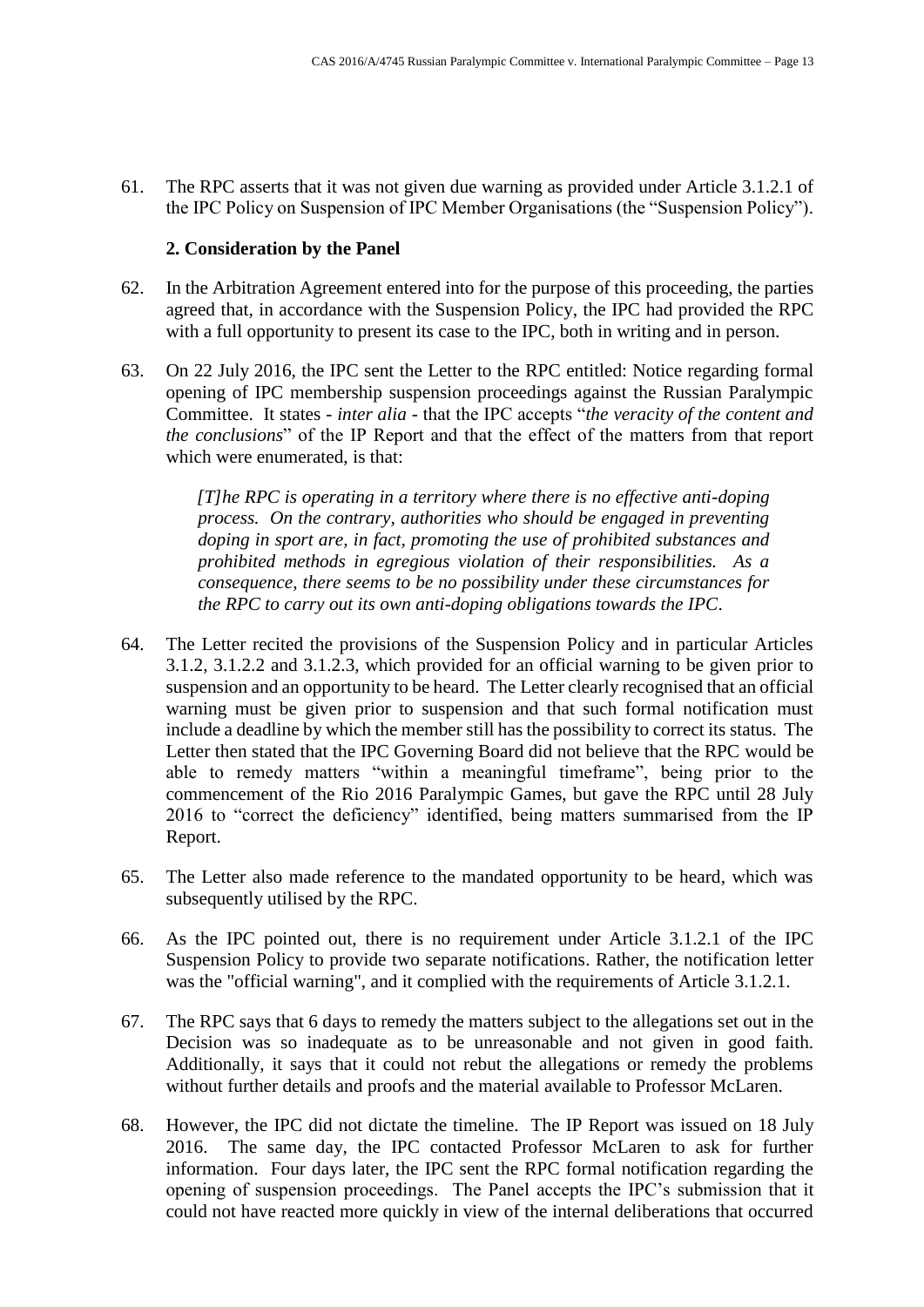before a decision was made to suspend the RPC. The Panel also accepts that it was obvious that the RPC could not correct a situation of the magnitude described in the IP Report in time for the Rio Paralympic Games. When the RPC responded to the IPC letter, it did not establish that it could do so.

- 69. The RPC also had the opportunity before this Panel to provide evidence and to make a case against the Decision to suspend it. This hearing before CAS is – in light of Article R57 Code – a hearing *de novo.* According to constant CAS jurisprudence, the effect of such a *de novo* hearing is that procedural flaws which occurred in a lower instance are cured before the CAS, since the latter completely re-hears the dispute (DESPINA MAVROMATI/MATTHIEU REEB, The Code of the Court of Arbitration for Sport, Alphen aan den Rijn 2015, Art. 57 no. 12 et seq., 24 et seq.; 30). As a result, possible deficiencies – such as denial of justice, or procedural irregularities – are unfortunate but without any effect in light of the *de novo* decision of the CAS (DESPINA MAVROMATI/MATTHIEU REEB, The Code of the Court of Arbitration for Sport, Alphen aan den Rijn 2015, Art. 57 no. 24 et seq. with reference to CAS 2011/A/ 2343, *CD Universidad Católica v. FIFA*, no. 48 and no. 30 with reference to CAS 2006/A/1153, *Wada v. Assis & FPF*, para. 54; CAS 2008/A/1480 *O. Pistorius v. IAAF*, no. 71).
- 70. The RPC points out that Article 1 of the Suspension Policy provides that the IPC will "proactively work with the individual member organisation" to achieve compliance with IPC Rules and that suspension will be considered only when no progress is made despite these efforts. The IPC responds that it did so by providing to the RPC all information received from Professor McLaren that it was permitted to disclose as it was received and then inviting the RPC to respond, which it did as accepted in the Arbitration Agreement. In the circumstances, the IPC complied with this provision.
- 71. Further, the Panel notes the deadlines imposed upon the parties by external parties and external circumstances. The parties have, in effect, recognised that the Suspension Policy has difficulty of application in circumstances such as the present and have entered into the Arbitration Agreement, which answers the practical difficulties arising in these unusual circumstances. The Parties have therefore agreed upon a proceeding which is different to that provided in the Constitution and the Suspension Policy. Within the framework of such, an agreed "taylor made" legal mechanism, the parties have also agreed that: "*in accordance with the IPC Policy on Suspension of IPC Member Organisations (the "Suspension Policy"), the IPC provided the RPC with a full opportunity to present its case to the IPC, both in writing and in person.*"
- 72. It follows that the RPC has not established that the IPC failed to comply with the procedural provisions of the Suspension Policy.

### **C. Proportionality**

- 73. The more difficult question for consideration is whether the decision to suspend the RPC without reservation, or alleviation of the consequences to Russian Paralympic athletes, was proportionate - an obligation recognised in the Decision itself.
- 74. As the RPC put it, the question is whether the Decision served a legitimate purpose and was suitable, necessary and appropriate for the objective which it aims to achieve.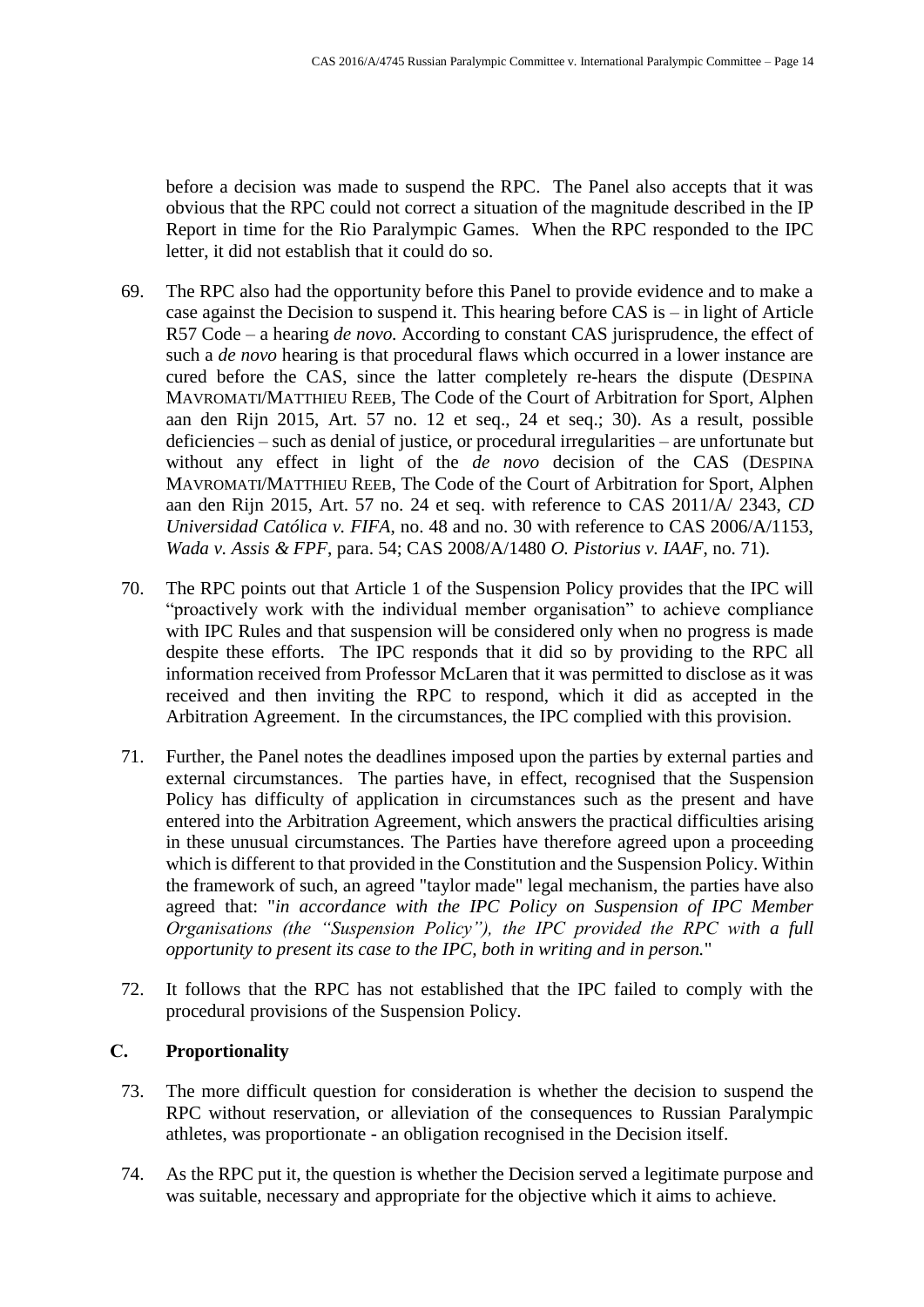### **1. The challenge made**

- 75. The RPC does not challenge the IPC's right, as an international federation, to suspend a member federation or to place conditions on membership. The RPC's case is, in essence, that the IPC decision to suspend it from membership, with the consequence that no Russian Paralympic athlete is eligible to compete in the Paralympic Games in Rio, was unwarranted and disproportionate for a number of reasons, individually and cumulatively, including that the RPC:
	- was not directly or indirectly implicated in the IP Report
	- did not control the laboratories or personnel specified in the IP Report
	- did not know, and still does not know the detail of the evidence considered by Professor McLaren as set out in the IP Report
	- was effectively denied the right to be heard
	- was given inadequate opportunity by the IPC to respond to the case made against it, and contrary to the Suspension Policy and, taking account of the term allowed for was not reasonable or in good faith
	- has exhausted all measures required under Article 20.4 of WADA Code and Article 16 of IPC Anti-Doping Code (Ex A-21)
	- has ensured further that, since 2016, all doping control activities are performed by foreign organisations.
- 76. The RPC contends that the IPC could have adopted a "softer measure" that still permitted clean Russian athletes to compete in the Paralympic Games in Rio. It also submits that a blanket prohibition is not justified, as it has not been established that all para-athletes nominated by the RPC have ever been implicated in doping.
- 77. The RPC emphasises the lack of proportionality in the effect on innocent third parties who have already had to overcome significant obstacles in their lives. The RPC called three athletes to give evidence to the Panel. Each spoke of the effect of impairment, life before sport and the effect of sport on his or her life now. Each athlete also spoke of the goal of competing in the Paralympic Games in Rio. To summarise this evidence is not take away its impact. Each athlete has found in sport a way to deal with physical and medical conditions that, either from birth or later from accident, severely impacted the ability to engage in and enjoy life.

### **2. Consideration by the Panel**

78. The Panel does not find that the Decision lacks proportionality. In coming to this conclusion the Panel specifically took into account as follows:

### **(i) Interests of the Athletes not to be retained**

79. Importantly, the Panel notes that these proceedings are based on a specific Arbitration Agreement. The parties to the arbitration are the RPC and the IPC exclusively. The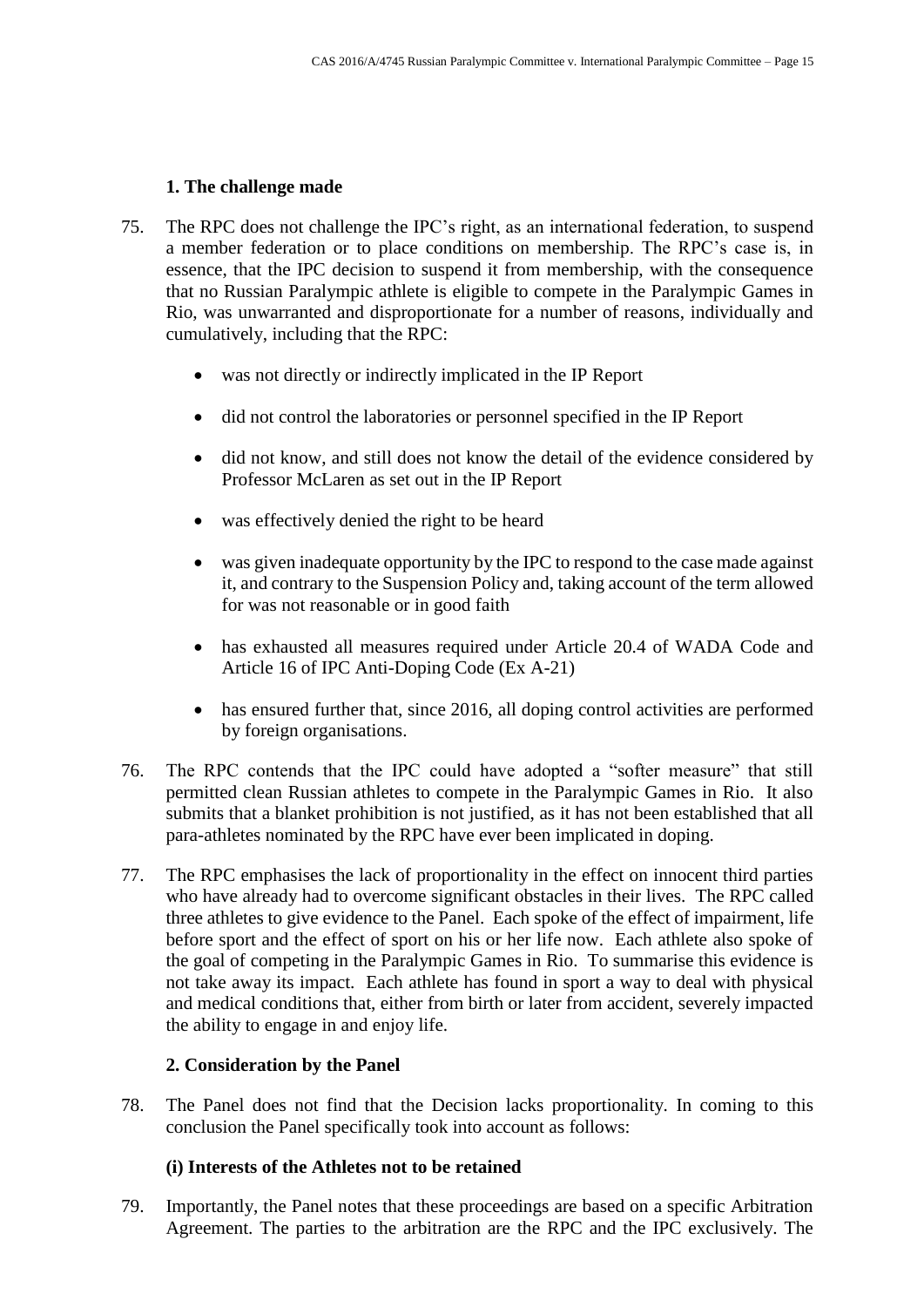Russian para-athletes are not parties to this appeal. Questions of athletes' rights that may not derive from the RPC, but of which they themselves are the original holder, such as rights of natural justice, or personality rights, or the right to have the same opportunities to compete as those afforded to Russian Olympic athletes by the IOC in its decision of 24 July 2016 regarding the Olympic Games Rio 2016, are not for this Panel to consider. The Panel makes no comment on whether such rights exist, or the nature and extent of any such rights. The matter for review by this Panel is thus not the legitimacy of a "collective sanction" of athletes, but whether or not the IPC was entitled to suspend one of its (direct) members. The fact that the suspension of the RPC reflexively affects the Russian para-athletes insofar as they derive a legal position from the RPC is a logical and natural consequence of the simple fact that the IPC Constitution allows for legal persons (representing the sport in a specific geographical area) to obtain membership. This by itself cannot change the accountability of such a (collective) member to comply with the obligations imposed by the IPC Constitution. In particular, the collective member cannot hide behind those individuals that it represents.

80. The RPC submitted in the hearing that the RPC – through its statutes – is mandated to collectively assert such individual rights as are originally held by the athletes. The Panel does not accept this submission. It is the very essence of a personality right, as well as rights of natural justice, that they cannot, in principle, be dissociated from the original holders and transferred to others. Consequently, in the opinion of the Panel, the RPC cannot itself seek relief as the holder, preserver or protector of these individual rights of the athletes.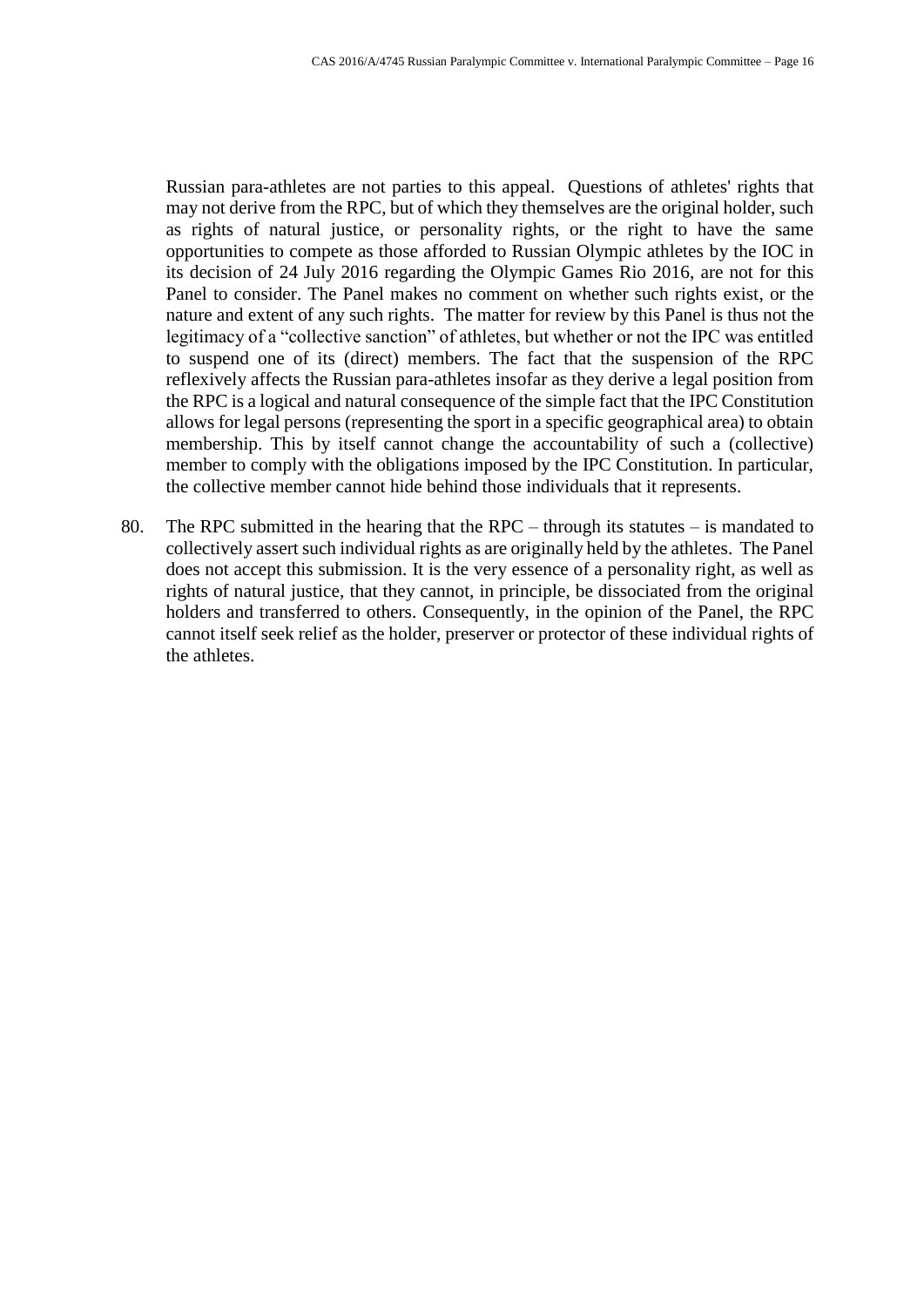### **(ii) The magnitude of the failure**

81. The IPC was faced with probative evidence of widespread systemic doping under the RPCs "watch". It has described the findings of the IP Report as disclosing the "*the biggest doping scandal in sports history*". Following the publication of the IP Report, WADA issued a statement which included a recommendation that the IOC and IPC consider, under their respective Charters, to decline entries, for Rio 2016, of all athletes submitted by the Russian Olympic Committee and the RPC. The IOC followed this recommendation, in principle, but delegated the decision to the international federations, together with guidelines to be applied. The IPC chose to act in a different way, insofar as it did not delegate the decision, whether or not to enter Russian paraathletes, to its members but decided to handle the matter uniformly for all of its members. The fact that the IPC chose to proceed in this way in light of the IP Report does not establish, *per-se*, the disproportionality of the Decision.

### **(iii) The functioning of organised sport**

82. The IPC points to its hierarchical and federal structure according to which its members govern and implement the respective sport exclusively in a specific geographic region. In order to promote and govern the sport on a world-wide level, the IPC is, thus, dependent on its (national) members to implement its policies on a national level. Consequently, the IPC relies on the RPC to ensure compliance in Russia with its zero tolerance anti-doping policy. The IPC points out that this is not particular to Paralympic sport. Rather, this federal system with complementary international and national obligations is the core back-bone of the fight against doping, as is evidenced by the respective articles in the WADA Code (cf. sec. on additional roles and responsibilities). The IPC says that the assertion by the RPC that it did not know what was happening and that it had no control over those involved in the system described by Professor McLaren does not relieve the RPC of its obligations but makes matters worse. The IPC does not, it says, have the resources to do its own testing and enforcement of the rules and says that it relies on the national federations to take the steps necessary to ensure the confidence of the athletes and the public in the integrity and credibility of competition.

### **(iv) The legal basis**

- 83. The decision of the IPC to suspend the RPC was within its power, has a proper legislative basis and was not irrational, or perverse, or outside the margin of discretion open to it. The Decision was not evidently or grossly disproportionate. It was a unanimous decision of the IPC's Governing Board, which included six Paralympians and representatives from around the world. The IPC explained that it made the decision as it viewed suspension as the only way to ensure that the system, and systematised doping, in Russia no longer continued. Suspension cannot be said to be evidently or grossly disproportionate in view of the overwhelming evidence of the IP Report and the information that followed that directly affected Paralympians in Russia, including in the Sochi Paralympic Games.
- 84. The IPC contends, in effect, that it was a legitimate aim to send a message that made clear the lack of tolerance on the part of the IPC to such systemic failure in a country. At the time of making that decision, there was no sufficient evidence before the IPC that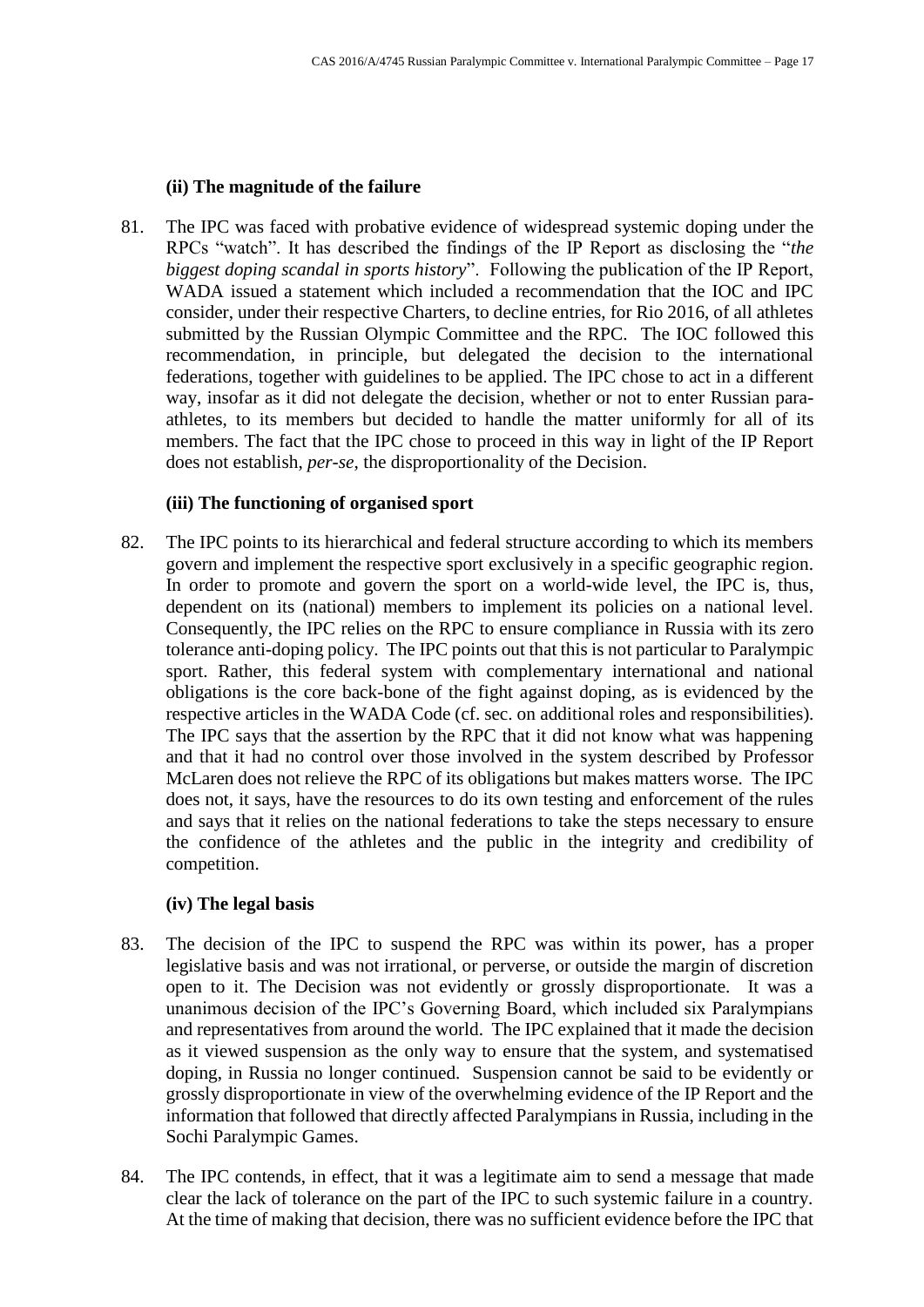such failure had been remedied. The concern that clean athletes, inside and outside of Russia, have confidence in the ability to compete on a level playing field, and the integrity and credibility of the sporting contest, represent powerful countervailing factors to the collateral or reflexive effect on Russian athletes as a result of the suspension. This represents an overriding public interest that the IPC was entitled to take into account in coming to the Decision.

85. As was confirmed in CAS OG 16/09, *Russian Weightlifting Federation v International Weightlifting Federation*, an international federation may, in appropriate circumstances and in accordance with its Rules, suspend a member federation based on a breach of its Anti-Doping Policy and based on the "reliable information" of the IP Report. In the present case, there has been a breach of the IPC Anti-Doping Policy and the RPC duties and obligations in this respect. Furthermore, the IPC had before it reliable information from Professor McLaren in the IP Report as well as the subsequent information provided by him to the IPC as set out in the McLaren Affidavit.

#### **(v) The damage caused**

86. The testing of Russian Paralympic athletes had not complied with the WADA Code. The damage caused by the systemic, non-compliance is substantial. It is yet unknown how many athletes were precisely affected by the doping system described in the IP Report and the McLaren affidavit. However, based on the information before the Panel, the number of athletes that have benefitted from the methodologies described in the McLaren affidavit, in that they had been the subject of a SAVE order and their samples had been "cleaned", is considerable. This was not a case of a single or simple failure by an anti-doping authority. It was not a case of failing temporarily or occasionally to fulfil an obligation, or of inconsequential inadvertence on the part of the RPC. The RPC had a non-delegable responsibility with respect to implementing an anti-doping policy in conformity with the WADA Code in Russia. As an athlete cannot escape the consequences of an anti-doping rule violation by delegating his or her responsibility in relation to the personal duty to ensure that no prohibited substance enters his or her system (Art. 2.1.1 WADA Code), the RPC cannot delegate the consequences where other bodies within Russia acting as its agent implement a systemic system of doping and cover-up. Delegation is permissible and practical and may, indeed, be necessary but, as is recognised in many legal situations, it is not a means of avoiding all responsibility.

#### **(vi) No obvious alternatives**

- 87. Could the IPC have fashioned another decision, within the available time before the Paralympic Games in Rio? As the RPC did not provide in its submissions for any kind of a specific alternative that would enable athletes to avoid the consequences of suspension of the RPC which render them ineligible to compete and to allow them to compete in the Paralympic Games in Rio, it is not for the Panel to do so.
- 88. The IPC took the view, which was not unreasonable in the circumstances of the scale and the nature of the doping and cover-up, that the purpose of a suspension of membership was threefold. On the one hand, the measure was designed to provoke behavioural change (for the future) within the sphere of responsibility of the RPC. On the other hand, the suspension took into account that the failures in the past had resulted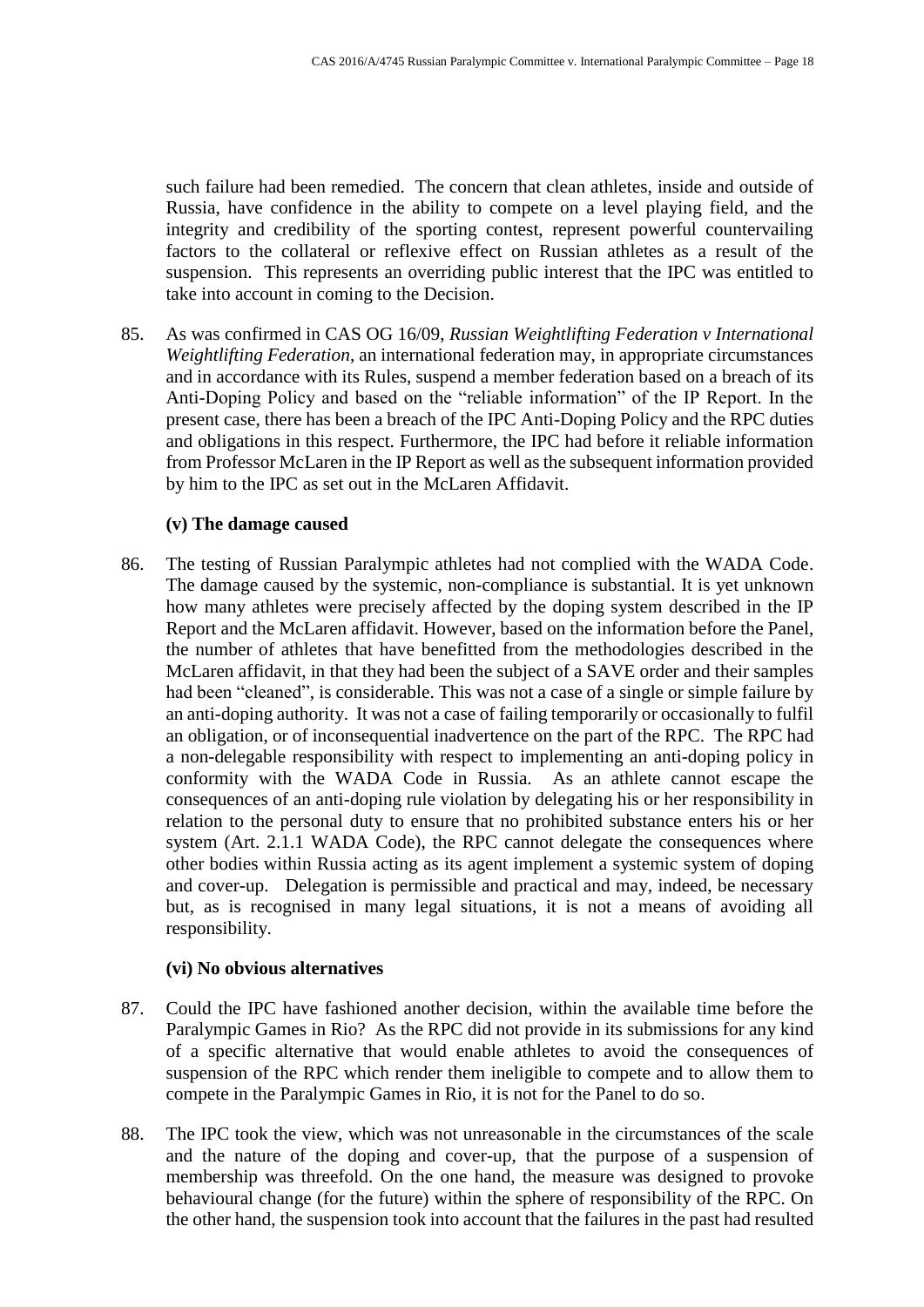in a distorted playing field on an international level, because the IPC anti-doping policy was not being adequately enacted and enforced vis-à-vis para-athletes affiliated to RPC. Finally, the IPC submitted that in view of the fact that Paralympic sports had been specifically mentioned in the IP Report, a strong message had to be issued to restore public confidence, since the Paralympic movement depends – much more than other sports – on the identification with moral values.

89. The Panel notes that all three goals pursued by the IPC are legitimate and that the measure taken is suited to achieve the goals pursued. The suspension of the RPC was a means of restoring a level playing field and was, in addition, a powerful tool to provoke behavioural change within the RPC's sphere of influence. The Russian stakeholders responsible for the systemic doping used the RPC to enter (doped) athletes into the competitions. By suspending the RPC this ability was and will be undermined. The measure taken was also a powerful message to restore public confidence. There was no submission to the Panel of an alternative measure that would, comparably and effectively, restore a level playing field for the present and the immediate future, affect future behavioural change and restore public trust.

#### **(vii) No breach of statutory provision**

90. In the hearing, the RPC submitted that the suspension amounts to the imposition of a sanction without fault, which would be contrary to basic notions of justice. The Panel notes that under German law, where a party has committed a breach of its obligation, the onus of proof that it did so without fault rests with it alone (cf. sec. 280 para 1 sentence 2 German Code of Civil procedure). The legal situation in Switzerland is identical (Art. 97 para. 1 Code of Obligations). Even if fault were required, the Panel finds, on the balance of probabilities, that the RPC has not discharged its onus or proof that it was not at fault. Furthermore, the Panel notes that under German law a sanction issued by an association against one of its members does not necessarily require that the member violated its obligation with fault. Reference is made in this respect to a decision of the German Federal Court that reads as follows (BGH NJW 1059, 982, 983): "*Zur Verhängung einer Vereinsstrafe ist Verschulden nicht unbedingt Vorausssetzung … Es gibt zahllose Bestrafungen bei bloss objektiver Verletzung der Mitgliedspflichten* …" [free translation: The handing down of a sanction by an association does not necessarily require fault … There are numerous sanctions possible in case of a mere objective violation of member obligations …"]. The latter appears to be – at least according to the view of prominent scholars – also the legal situation under Swiss association law (cf. Berner Kommentar ZGB/RIEMER, 1990, Art. 70 no. 210).

### **(viii) Conclusion**

91. The IPC took an action which it believed was necessary, as explained in its submissions, "*to enforce the core and crucial obligations of its members on which fair competition depends*". In that regard, in light of the extent of the application of the system described by Professor McLaren and his findings of the system that prevailed in Russia, made beyond reasonable doubt, the Decision to suspend the national federation was not disproportionate. The RPC points to the consequences for the athletes but considering the matter in dispute in, and the parties to, this arbitration, such consequences follow from the suspension, as has happened in the case of other suspensions of NFs.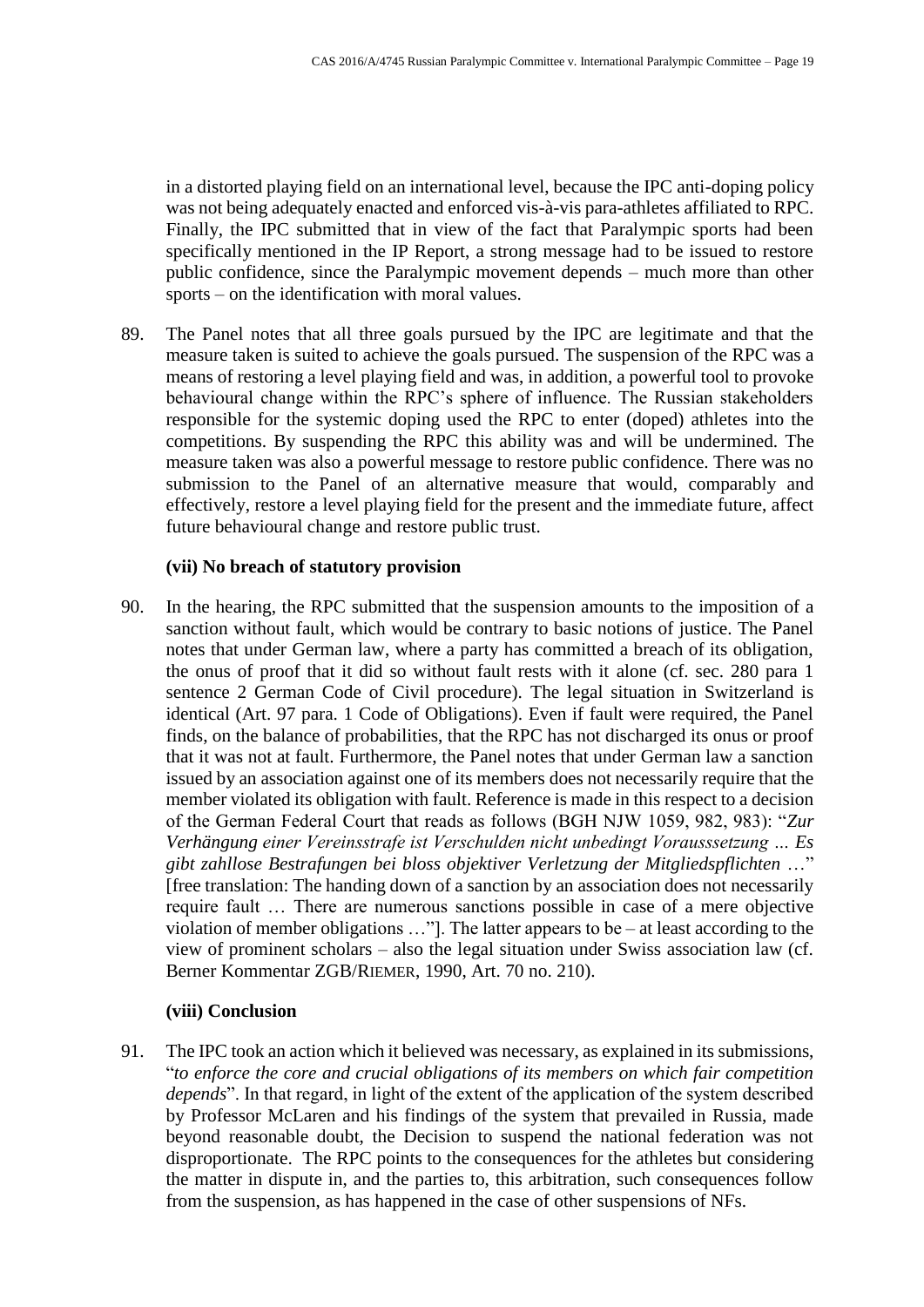### **D. Recent actions by the RPC**

### **1. The Submission by the Parties**

- 92. The RPC points out that it has taken remedial steps. It has written to the Russian Ministry of Sport, but received no answer and was referred to RUSADA instead. It has written to RUSADA seeking information. It has sought information from WADA and from Professor McLaren as to individual athletes that have been alleged to have doped and has commenced investigations. It strongly relies on the fact that it has, since January 2016, placed its athletes under testing conducted outside of Russia, namely by UKAD. It submits that this is a highly relevant factor in assessing the proportionality of the decision to suspend, with the consequence that athletes that are the subject of unimpeachable testing are unable to compete in Rio.
- 93. The RPC submits that the Decision is presently disproportionate because since January 2016 its Paralympic athletes have been subject to testing by international bodies. However, the evidence is not clear that such procedures are already fully in place and that they have successfully cured the systematic violation of the anti-doping rules or its long term effects.

### **2. Consideration by the Panel**

- 94. The Panel notes that a WADA Report on compliance in June 2016 specified noncompliance by athletes in submitting to testing, difficulties in receiving information from various Russian entities, as well as delayed payments and incomplete access to venues and athletes. The Panel notes that there is no evidence in answer to this report or in answer to the McLaren affidavit.
- 95. The Panel noted the sincere and powerful statement by Mr Lukin, the President of the RPC that he, on behalf of the RPC, was committed to ensuring that the IPC Anti-Doping Policy was fully complied with in the future. However the evidence does not establish that the appropriate steps have yet occurred. What has occurred in Russia was not a minor breach of an obligation or a random failure. Instead, this situation of noncompliance has been ongoing for many years (cf. IP Report: 2011-2015). The RPC has not established that there was at the time of the Decision, or now, a systemic cure for the systemic failure that occurred within the RPC jurisdiction and "*on the RPC'S watch*" and that clearly demonstrated that there had, at the least, been a marked failure by the RPC to fulfil its obligations to ensure compliance with its Anti-Doping Policy.
- 96. The recent actions by the RPC do not have sufficient weight to affect the proportionality of the Decision.

### **E. The relevance of the decision of the IOC as to the participation of Russian athletes following the IP Report**

97. The Appellant points to the way in which the IOC dealt with the participation of Russian athletes in the Games of the XXX1 Olympiad in Rio de Janeiro following the publication of the IP Report. In particular, it points to the IOC recognition that the IP Report made no findings against the Russian Olympic Committee as an institution. It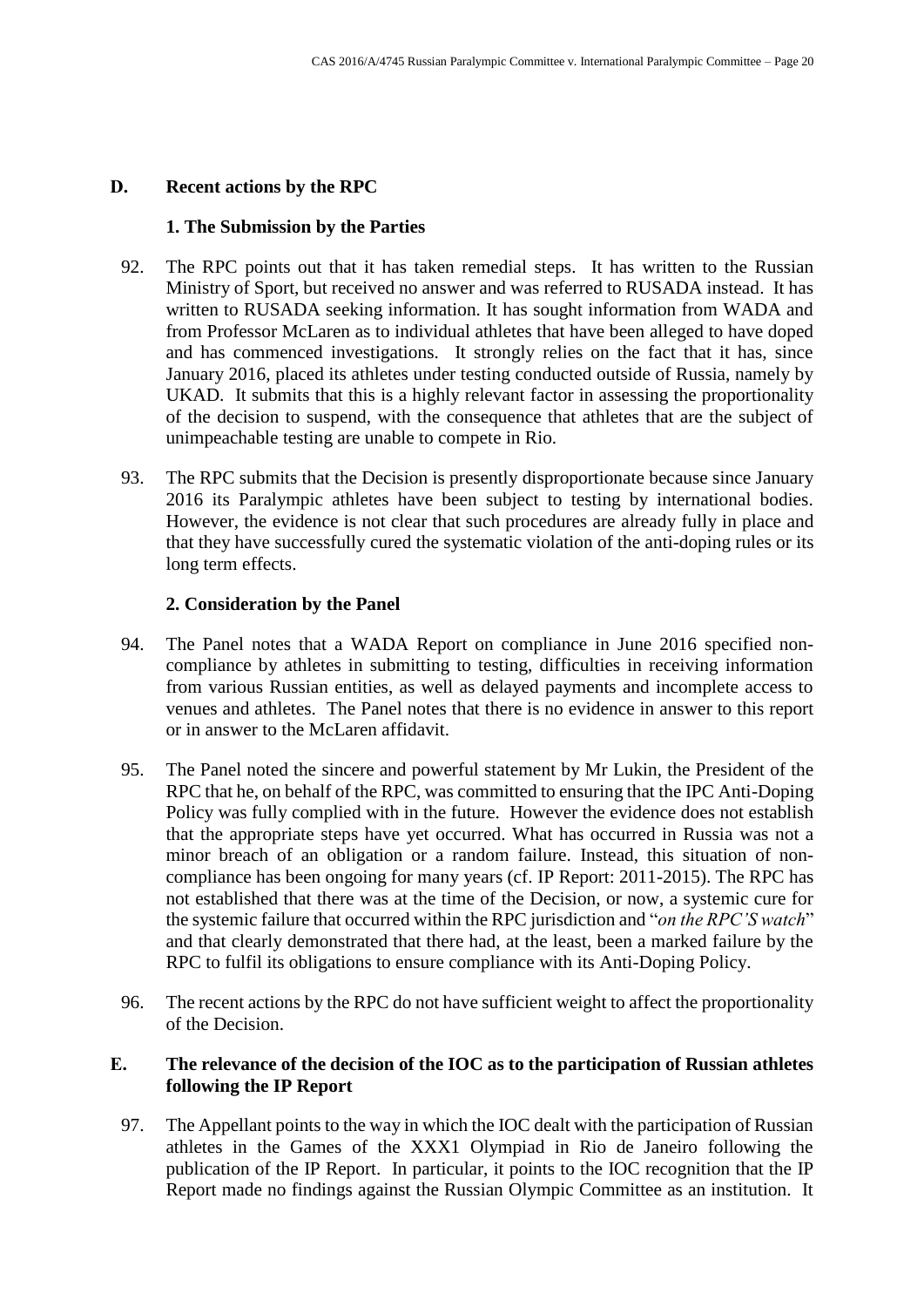points out that no findings were made against the RPC and that the IP Report does not mention the involvement of the Appellant in the alleged doping scheme.

- 98. The Panel is of the view that the decision of the IOC following the IP Report is not determinative of the issues in the present case. The IOC and IPC operate under different charters and constitutions and are entitled to come to different conclusions as to how best to respond to factual circumstances. The decision of one does not bind the other. For example, when the IOC referred the consideration to the individual International Federations, there were different responses, none of which has been demonstrated to have been inappropriate. Furthermore, and as opposed to the IOC, the IPC itself is actually the International Federation for 10 Paralympic Sports (alpine skiing, athletics, biathlon, cross country skiing, ice sledge hockey, powerlifting, shooting, snowboard, swimming and wheelchair dance sport), and in such capacity it is responsible for the governance of the sport, and for coordinating and supervising World Championships and other competitions. Therefore, at least in these ten Paralympic sports, the IPC decision stands on the same level as the various decisions of the IFs.
- 99. Finally, the Panel notes that on a substantive construction the IOC decision and the IPC Decision are not in contradiction. In the IOC Decision dated 24 July 2016, the latter provided the following guidelines to the international federations to handle the so-called Russian doping scandal:

*1. The IOC will not accept any entry of any Russian athlete in the Olympic Games Rio 2016 unless such athlete can meet the conditions set out below. 2. Entry will be accepted by the IOC only if an athlete is able to provide evidence to the full satisfaction of his or her International Federation (IF) in relation to the following criteria:*

- *The IFs, when establishing their pool of eligible Russian athletes, to apply the World Anti-Doping Code and other principles agreed by the Olympic Summit (21 June 2016).*
- *The absence of a positive national anti-doping test cannot be considered sufficient by the IFs.*
- *The IFs should carry out an individual analysis of each athlete's antidoping record, taking into account only reliable adequate international tests, and the specificities of the athlete's sport and its rules, in order to ensure a level playing field.*
- *The IFs to examine the information contained in the IP Report, and for such purpose seek from WADA the names of athletes and National Federations (NFs) implicated. Nobody implicated, be it an athlete, an official, or an NF, may be accepted for entry or accreditation for the Olympic Games.*
- *The IFs will also have to apply their respective rules in relation to sanctioning of entire NFs. (emphasis added)*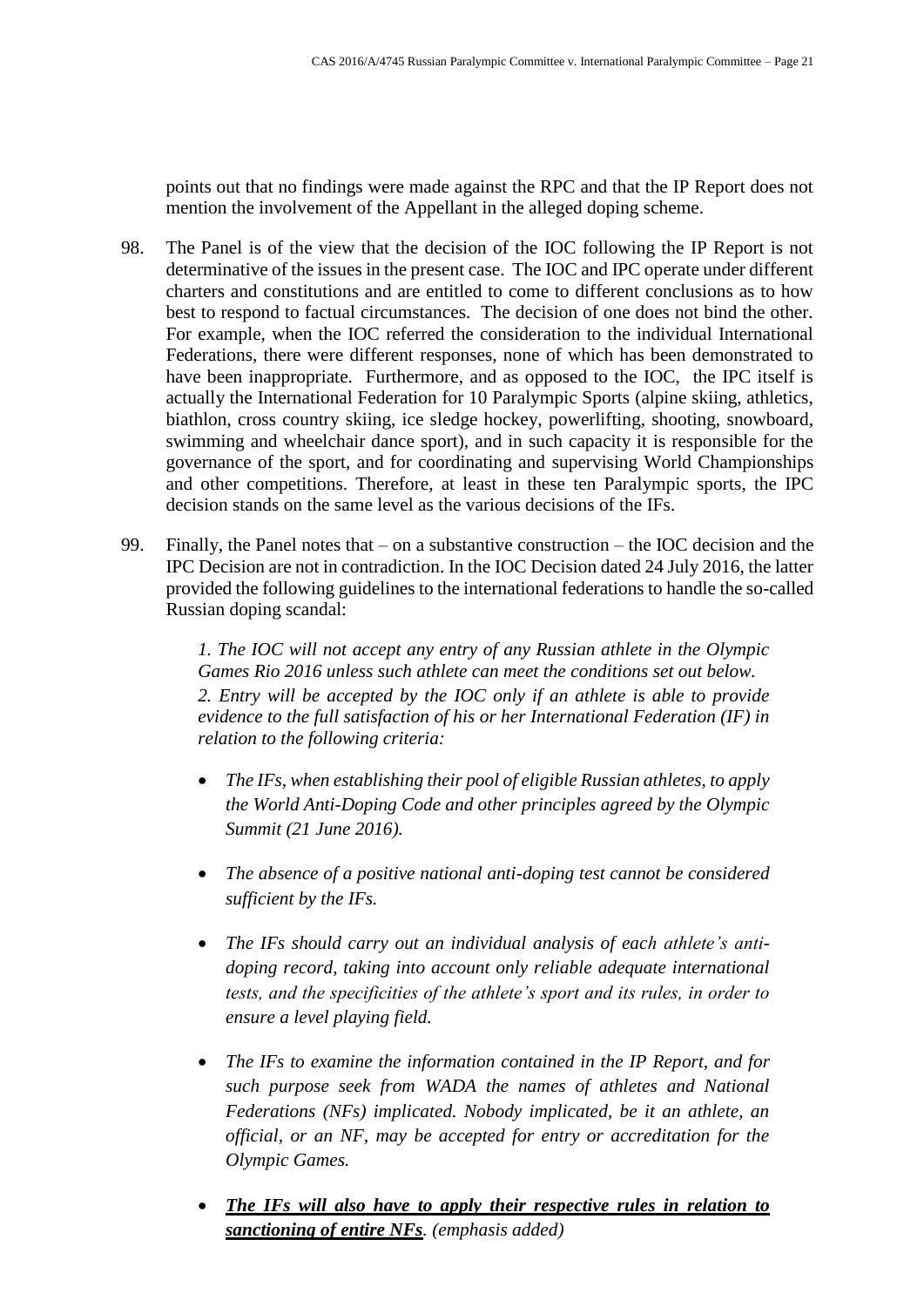*3. The ROC is not allowed to enter any athlete for the Olympic Games Rio 2016 who has ever been sanctioned for doping, even if he or she has served the sanction.*

*4. The IOC will accept any entry by the ROC only if the athlete's IF is satisfied that the evidence provided meets conditions 2 and 3 above and if it is upheld by an expert from the CAS list of arbitrators appointed by an ICAS Member, independent from any sports organisation involved in the Olympic Games Rio 2016.*

*5. The entry of any Russian athlete ultimately accepted by the IOC will be subject to a rigorous additional out-of-competition testing programme in coordination with the relevant IF and WADA. Any non-availability for this programme will lead to the immediate withdrawal of the accreditation by the IOC" (emphasis added).*

100. It follows from the explicit wording of the above guidelines that the IOC was not opposed to (but rather mandated) the exclusion of a member federation on the condition that there was a proper provision within the statutes and regulations of the international federation to provide for such an exclusion.

## **VIII. COSTS**

101. Article R64.4 of the CAS Code provides the following:

*At the end of the proceedings, the CAS Court Office shall determine the final amount of the cost of the arbitration, which shall include: the CAS Court Office fee, the administrative costs of the CAS calculated in accordance with the CAS scale, the costs and fees of the arbitrators, the fees of the ad hoc clerk, if any, calculated in accordance with the CAS fee scale, a contribution towards the expenses of the CAS, and the costs of witnesses, experts and interpreters. The final account of the arbitration costs may either be included in the award or communicated separately to the parties.*

102. Article R64.5 of the CAS Code reads as follows:

*In the arbitral award, the Panel shall determine which party shall bear the arbitration costs or in which proportion the parties shall share them. As a general rule, the Panel has discretion to grant the prevailing party a contribution towards its legal fees and other expenses incurred in connection with the proceedings and, in particular, the costs of witnesses and interpreters. When granting such contribution, the Panel shall take into account the complexity and outcome of the proceedings, as well as the conduct and the financial resources of the parties*.

103. Taking into account the outcome of the arbitration, and the specific circumstances that gave rise to the dispute, the Panel finds it reasonable that the Appellant bear the arbitration costs, as determined and served to the parties by the CAS Court Office. However, considering the parties efforts to streamline this procedure, the expedited nature of the appeal, and noting that the Respondent's counsel were not required to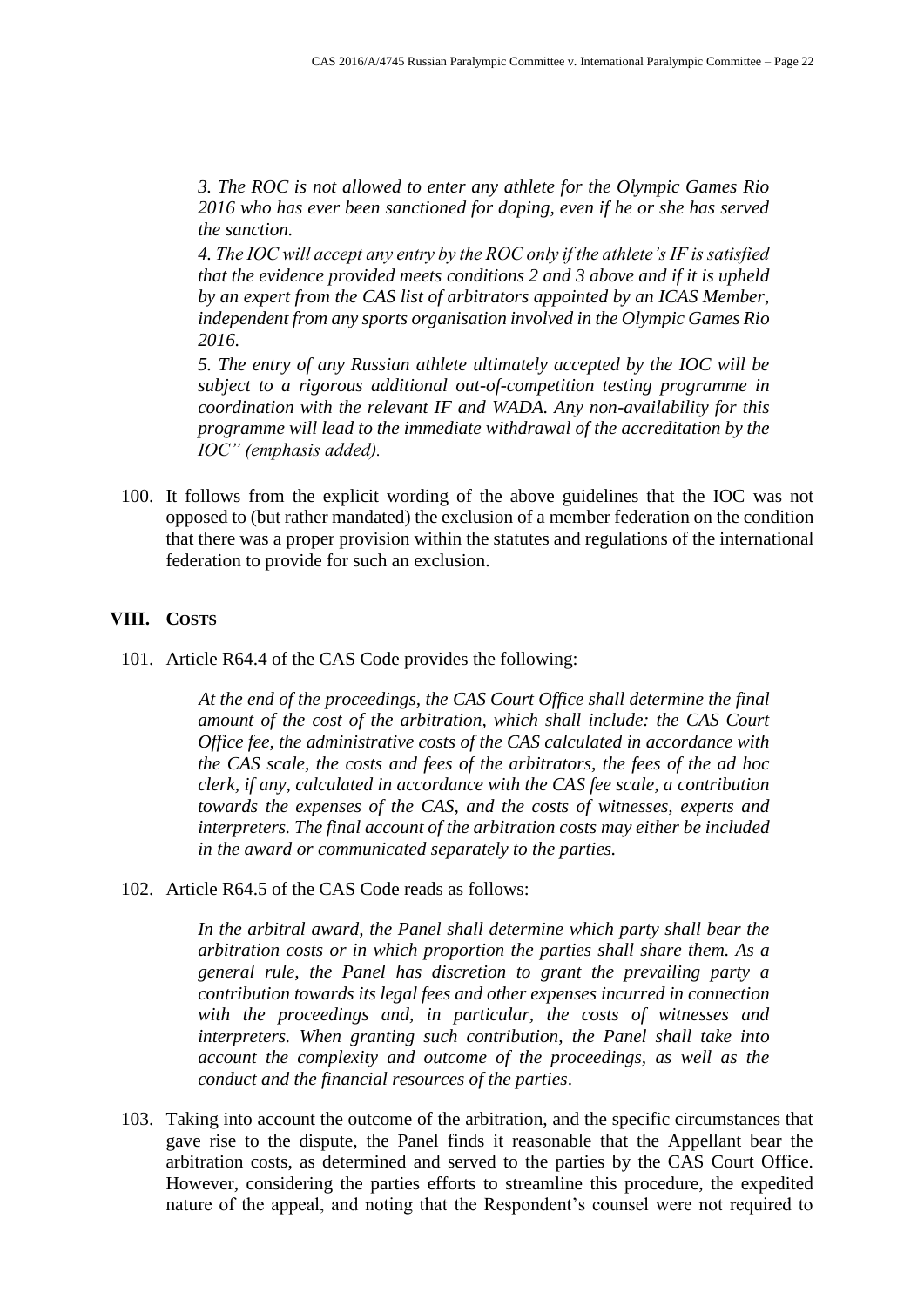travel to the hearing, the Panel deems it appropriate that each party bear its own legal and other costs associated with this procedure.